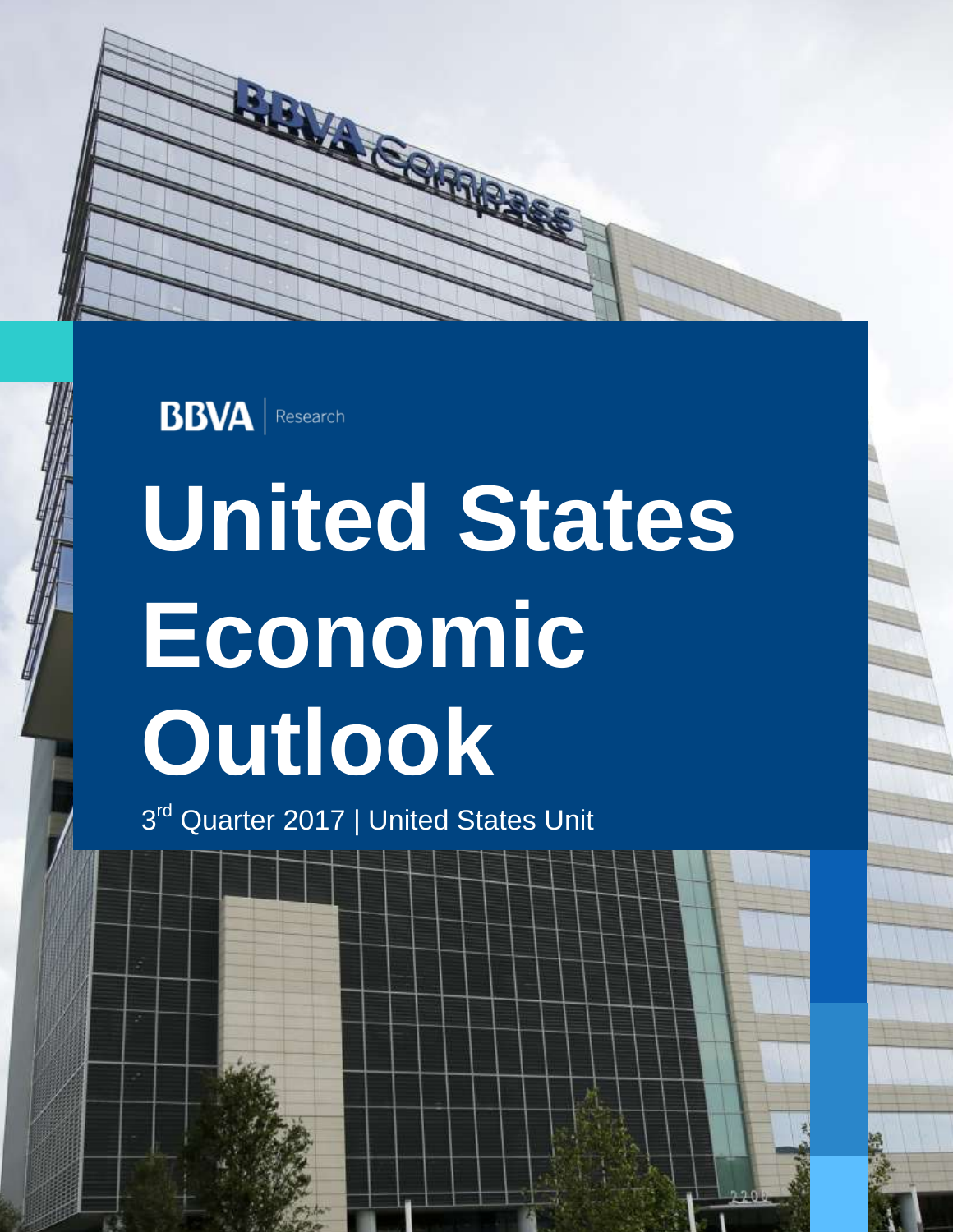### **Index**

| 1. Editorial                                                          | $\overline{3}$ |
|-----------------------------------------------------------------------|----------------|
| 2. Global outlook                                                     | 5              |
| 3. Oil prices outlook                                                 | 7              |
| 4. U.S. economic outlook                                              | 11             |
| 5. Economic impact of Trump's policies                                | 15             |
| <b>6. Monetary policy normalization</b>                               | 20             |
| 7. Effects of Fed's balance sheet normalization on deposits           | 24             |
| 8. What happens to the yield curve when the system goes into reverse? | 27             |
| <b>9. Forecasts</b>                                                   | 32             |

Closing date: **21 July 2017**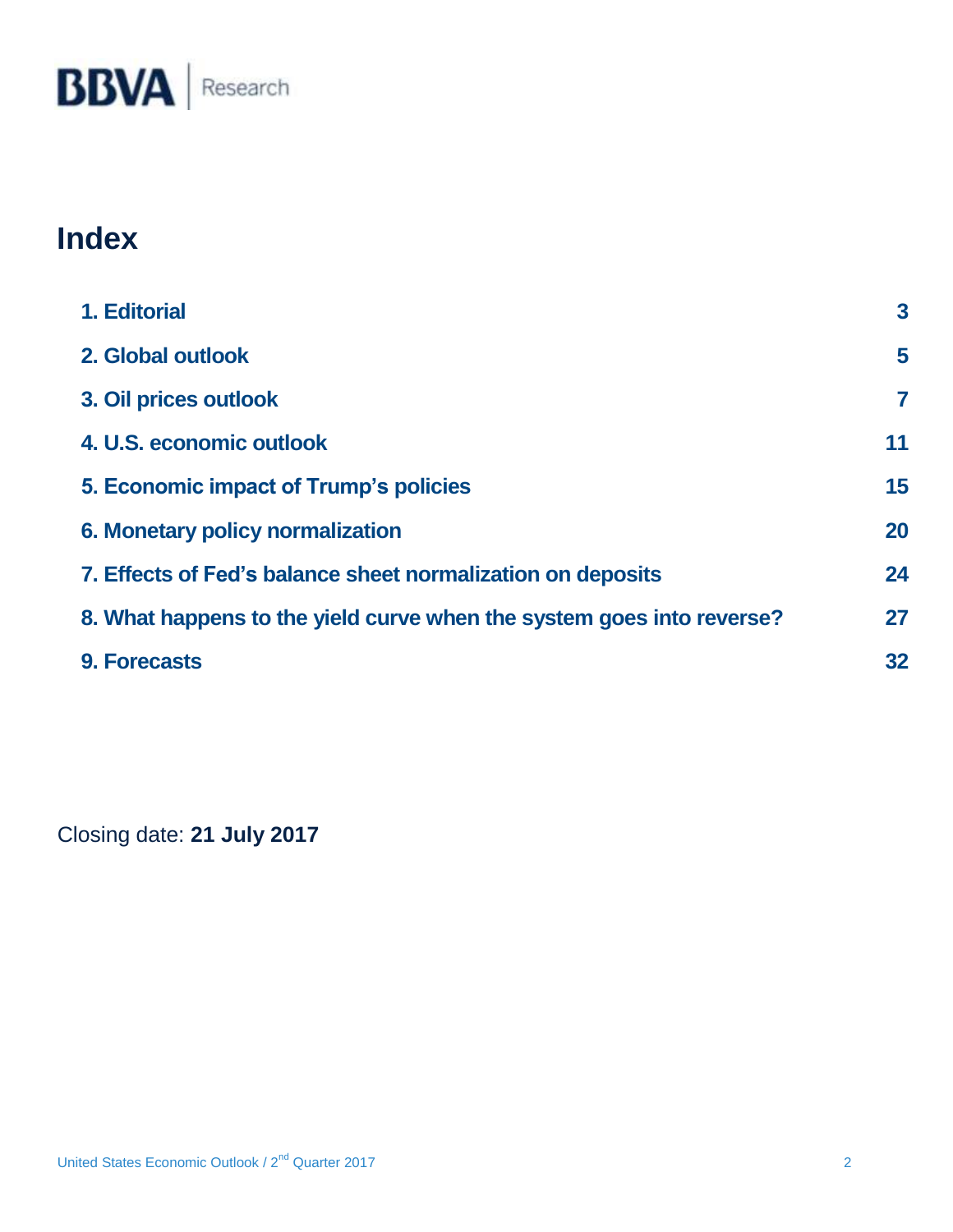### <span id="page-2-0"></span>**1. Editorial**

Most people would agree that the current expansion cycle has been anemic. Since 2010, average real GDP growth has been 2.1%, significantly lower than 3.2% between 1992 and 2007. Over time, the cumulative difference between the two paths could be quite dramatic. After 15 years, the average person would be 17% less wealthy and 38% poorer after 30 years. Since GDP growth can be broken down into labor, capital and productivity, most explanations focus on one or more of these categories. The persistent slowdown in labor force growth and the participation rate amid aging population are commonly used to explain a lower contribution from labor. The shift toward the digital economy is also advanced as a reason for weaker investment. With a growing number of people working from home, shopping online or relaying on video conference calls, there is less need of large-scale structures like highways, shopping malls or airports. In addition, globalization, offshoring and a greater share of service sector output are blamed for stagnant real wages, a slowdown in the demand for low-skilled workers, worsening income inequality and diminishing working space. However, the biggest challenge is explaining the significant slowdown in productivity growth, which averaged 0.4% since 2011, one-fourth the rate between 1950 and 1979 and one-half the growth between 1980 and 2007. Perhaps, high productivity growth should be considered atypical, as extraordinary inventions like antibiotics, the combustion engine and the personal computer had gargantuan and long-lasting effects across the economy, something that text messages, smartphones and Wi-Fi may never accomplish. In addition, investment and innovation may be constrained by the lack of free markets and competition. A reduced number of large and powerful companies, mainly interested in maximizing quarterly financial results and obtaining benefits through rent seeking discourage new entrants and reduce the incentives to start a business or invest in R&D.

Since productivity is unobservable, its estimation is conditional on the quality of measures used for output, labor and capital. Estimating these variables is not always easy, particularly when the economy is more dependent on service sector output, endures one of the deepest financial crisis, experiences demographic changes, undergoes a profound technological transformation, and implements some of the most dramatic regulatory changes in modern history; all with spiraling political polarization and policy uncertainty. At first glance, the data would suggest that economic stagnation is happening. However, while demographics, digitalization and weaker institutions are having tremendous effects, the slowdown in productivity may be less dire than what it appears, particularly if output is underestimated. First, weaker GDP growth in the current cycle can be attributed almost entirely to the negative contribution from government spending and weaker growth in personal consumption of services. The former reflects the outcome of bitter political negotiations in the aftermath of the crisis aimed at avoiding a default on public debt and reducing real federal spending. While the latter can be explained by unusual weakness in personal spending on services not traded in the market place and thus are imputed, such as rental costs of owner-occupied housing, financial services furnished without payment and expenditures of nonprofit institutions serving households.

Since the calculation of these non-observable spending components is highly sensitive to financial variables and healthcare costs, the plunge in housing prices, sharp declines in bank loans and credit quality, ultra-low interest rates and the Affordable Care Act had an unprecedented effect on total spending and thus GDP. For example, between 2010 and 2015, nominal spending on financial services furnished without payment increased 27%, yet real spending declined 5%. In fact, the sum of these non-observable categories explain almost 60% of the drag to real GDP growth in 2010-2015, and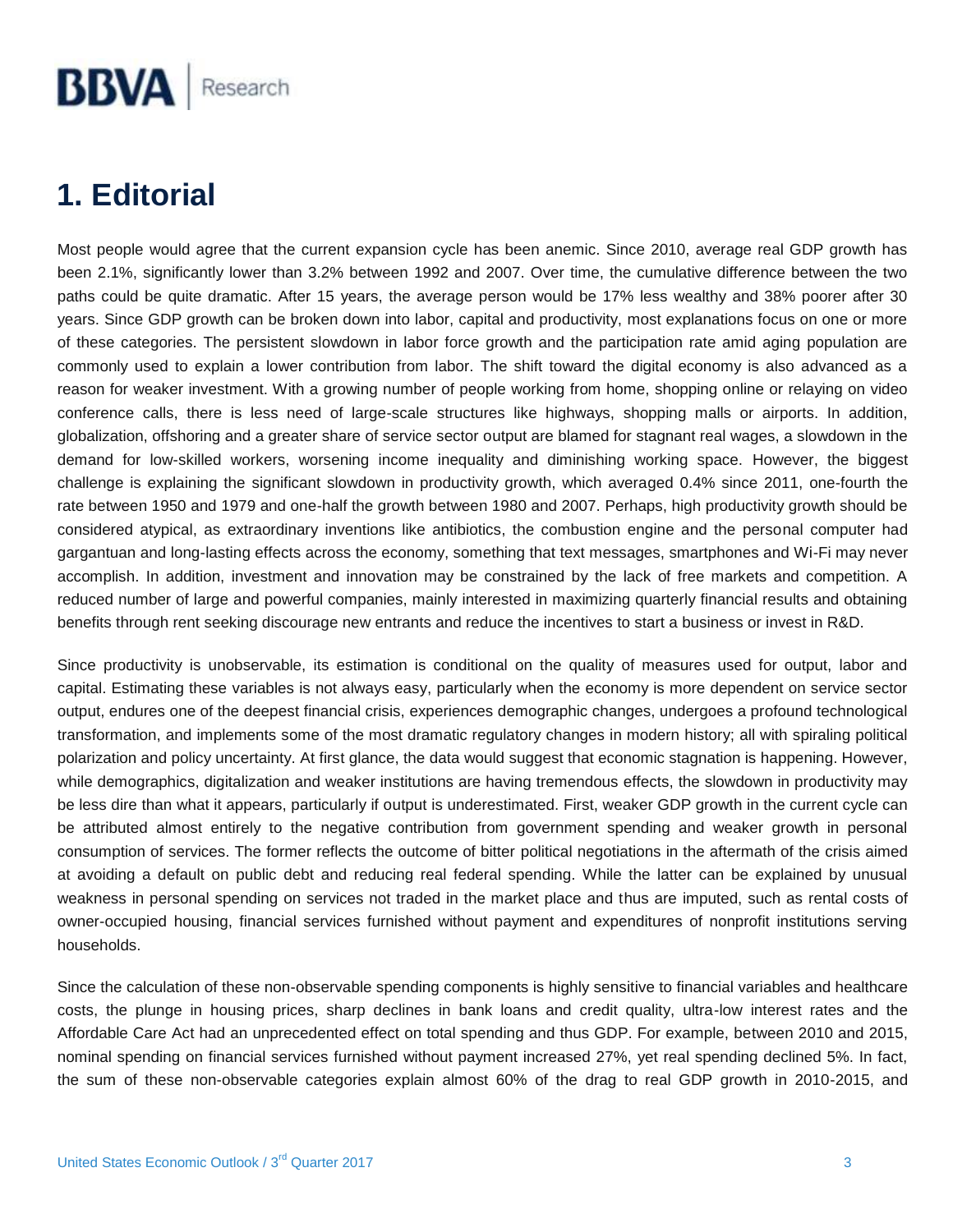

excluding them would yield annual average growth of 3.5% in the same period. This rate is similar to 1992-2007. Second, the post crisis period has exhibited sharp movements in commodity prices, the value of the U.S. dollar, miles driven and consumption of motor vehicle fuels. When commodity prices were high and the dollar weak, investment in mining exploration, railroad equipment, and agricultural and oilfield machinery skyrocketed, net exports grew faster and people drove less and bought more energy efficient cars. When commodity prices declined and the dollar strengthened, investment plummeted, the trade deficit widened and people increased fuel consumption and miles driven. For example, between 2009 and 2013, real investment on mining exploration, shafts and wells increased almost 70%, adding 0.1% to real GDP growth each year. However, between 2014 and 2016, it declined more than 60%, subtracting 0.3% to real GDP growth in both 2015 and 2016.



For the most part, these trends do not reflect lack of innovation, competition or entrepreneurship, or the collapse of our institutions and business sector; quite the opposite. For example, between 2007 and 2016, motor vehicles fuel efficiency increased 24% while CO2 emissions declined 19%. Meanwhile, productivity per new oil well increased by a factor of 18 in 10 years and stands at record-high levels. Since autos and crude oil are major components of inventories, large fluctuations in stocks may not be unusual as companies implement better supply-management processes. Further adjusting GDP for these effects yields a growth rate of 3.2% in 2016, twice as much as the official figure. This does not mean that we should ignore the slowdown in GDP growth and low productivity, nor dismiss official statistics of GDP. However, it does suggest that concerns surrounding stagnation and the digital transformation may be overblown. Particularly since many of the components that explain weaker GDP growth are not traded in the market place and are subject to brinkmanship and commodity prices volatility. If an adjusted measure of output yields higher growth, productivity growth would also be higher, all else equal. Nevertheless, this should not deter policymakers from focusing on the pressing challenges of growing income inequality, deteriorating education quality and elevated healthcare costs while maintaining fiscal stability, supporting competitiveness and achieving sustainable high growth rates.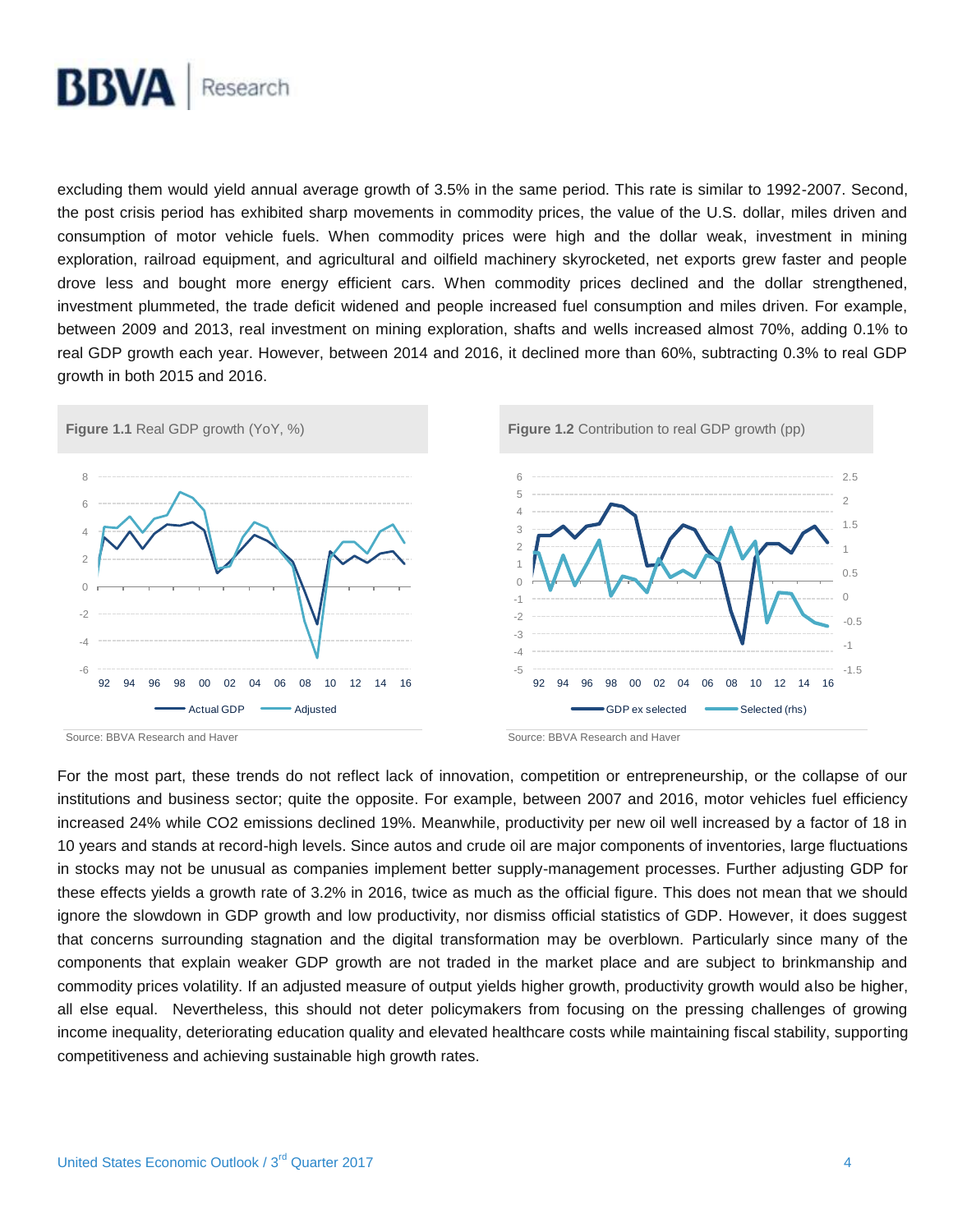### <span id="page-4-0"></span>**2. Global outlook**

#### Robust and steady global growth, with some rebalancing across major areas

After a pickup in global growth in 1Q17, the expansion has stabilized. As a result, our new forecasts are for global growth to stay at 3.3% for 2017 and 3.4% for 2018, based on an upward revision for both China (in both years) and Europe (in 2017) and a modest downward revision in the U.S. In Latam, deteriorating commodity prices and heightened uncertainty in several countries have delayed the exit from recession. Forecasts indicate that in the coming quarters emerging economies should make up ground on the advanced countries and China, which have led the recent upturn.

The drivers behind the recent pick-up will remain in place, albeit with slight variations: Monetary policy accommodation will ebb as the process of normalisation unfolds while oil prices are set to continue their upward trajectory albeit with greater volatility. The flurry of geopolitical events could impact economic confidence and markets, although these headwinds are expected to moderate throughout the year.

The tone in financial markets has been upbeat, with volatility at historic lows in spite of the persistent economic, political and geo-political uncertainty, as well as the correction to expectations of fiscal stimulus in the U.S. As a result, long-term interest rates have remained low, while pressures on the dollar have eased somewhat. This financial climate of low volatility and interest rates, combined with a weaker dollar and better economic conditions have boosted equities while benefiting emerging markets. European assets, including the euro, have also become more appealing, following the French elections and better economic performance in Europe, attracting capital inflows into the Eurozone.



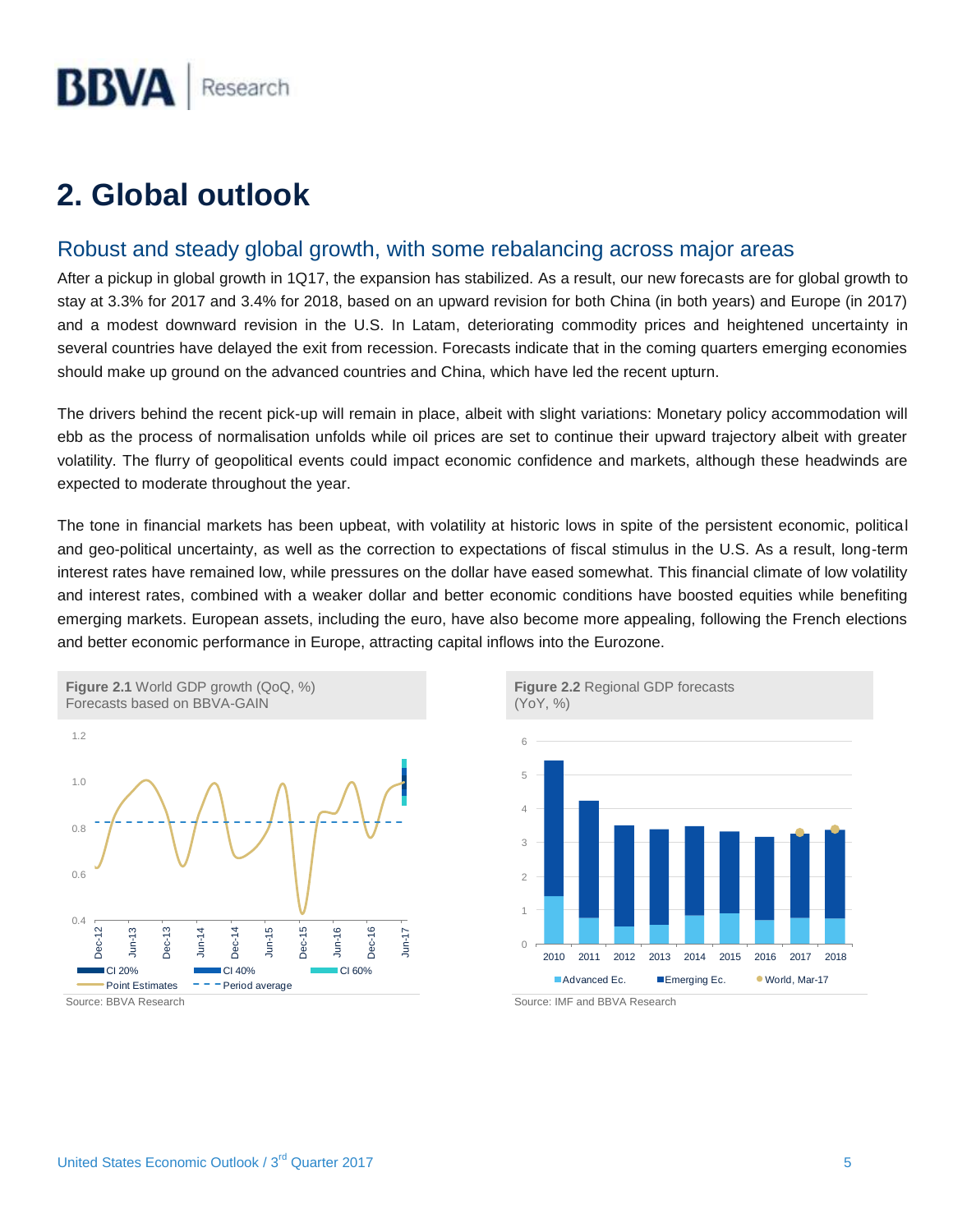

In Europe, economic growth has continued to pick up momentum in the first half of the year, with slightly better than expected GDP performance, standing above 2% in annualized terms. Moreover, the improvement has been broad-based, across both demand components and countries. Stronger global demand has underpinned the rebound in exports, which together with improved confidence, is spurring investment and employment. For this reason, we have revised upwards our growth forecasts in 2017 by three tenths to 2%, which means above-potential growth for the third year in a row. Inflation eased in the second quarter due to energy price base effects, while core inflation rose by two tenths and is hovering at around 1%. The smaller oil price rise, along with a stronger euro, lead us to revise our forecast slightly downwards for headline inflation by around two tenths to 1.6% in 2017 and 1.4% in 2018.

The European Central Bank (ECB) is holding interest rates unchanged and sticking to the asset purchasing programme. We expect that the ECB will take a further step by announcing a reduction in its purchasing of assets at the September meeting, which would be implemented from January 2018 onwards. Assuming that the central bank does not change the exit sequence, interest rate increases would take place by late 2018.

In China, after the rebound in growth observed earlier this year, the latest figures point to a more gradual slowdown than previously expected. Behind this performance lies the support from a prudent monetary policy and fiscal stimulus, which have boosted credit and investment. In addition, the improvement of the external environment and the depreciation of the real effective exchange rate have buoyed economic conditions. In this context, the authorities are still balancing growth, an orderly deleverage and fending off financial weaknesses. As such, we have revised upwards our GDP growth forecasts by 0.2pp in 2017-18, which would mean achieving the official target of 6.5% in 2017, although we continue to expect a slowdown to 6% in 2018.

This improving environment, which mainly affects advanced economies, is being accompanied by a rebalancing in the United States and in Europe, both in terms of activity and on the political front. In contrast, the emerging economies have performed poorly, with a slower than expected exit from the recession in Latam. The key question is whether markets are too complacent considering that policy uncertainty remains elevated. Still, the world has lived with elevated uncertainty for several years while avoiding another crisis, fundamentals appear stronger than in previous years, institutions in the developed world have managed to overcome ongoing attacks and markets have found new alternatives to hedge risks. This doesn't mean that we can rule out episodes of elevated volatility going forward, particularly as major central banks continue moving forward with an unprecedented normalisation process.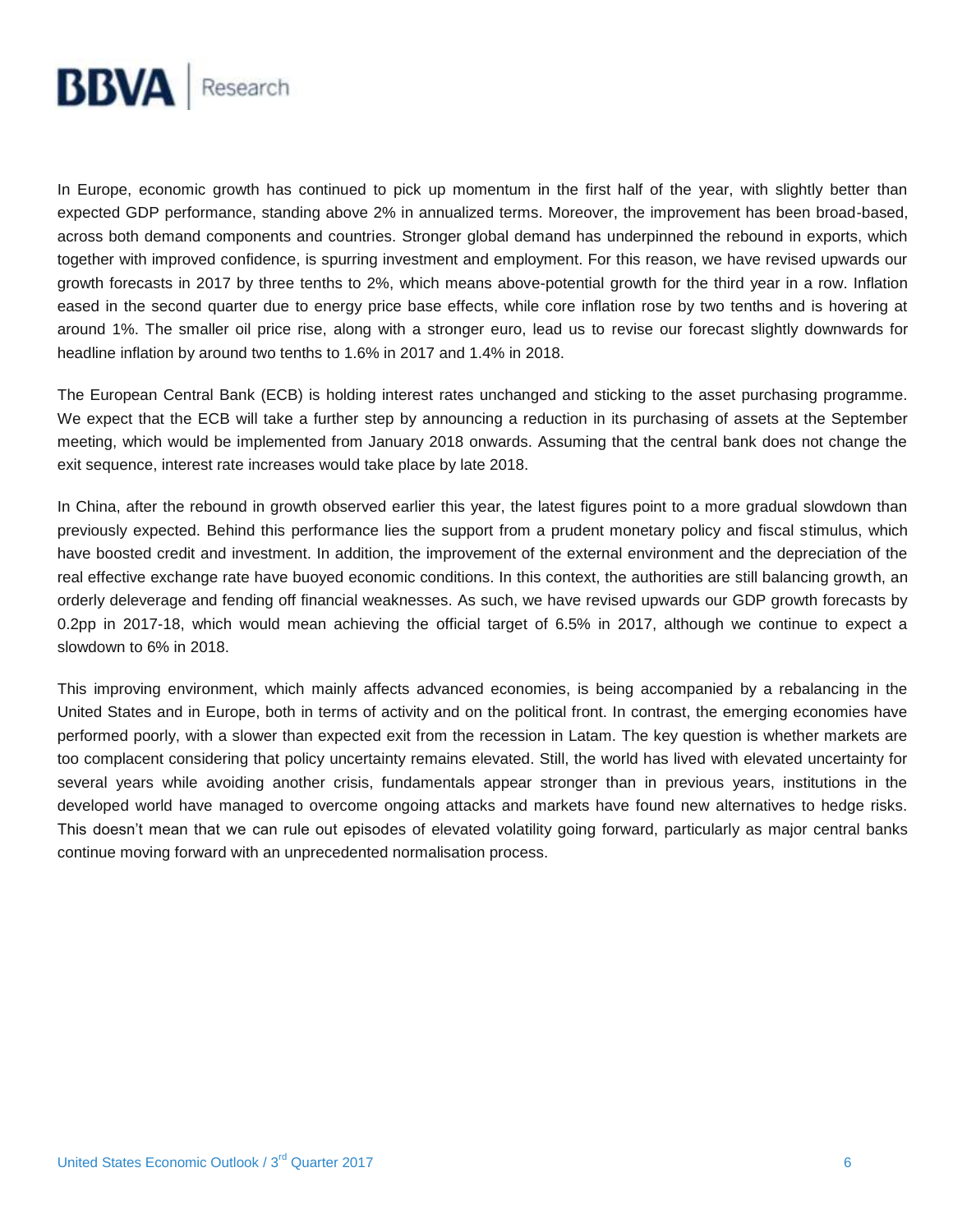### <span id="page-6-0"></span>**3. Oil prices outlook**

The second quarter of 2017 was marked by growing scepticism on the effectiveness of OPEC strategy to stabilize the market. The extension of the deal to cut output for nine more months did little to boost confidence and prices went down further. As a result, we expect Brent crude oil prices to average \$51.7/b in 2017, \$6 less than our forecast at the beginning of the year. For 2H17 and beyond, our baseline scenario continues to discount a gradual adjustment of current imbalances and convergence to \$60/b, although this would be reached later than previously expected.



OPEC extension of production cuts is expected to have an impact on inventory accumulation, which in turn would exert upward pressures on prices. Inventories have already shown some signs of correction. In the U.S., stocks of crude oil excluding the Strategic Petroleum Reserves have declined for twelve out of the last fourteen weeks. Meanwhile, OECD oil inventories continue to expand, but at a lower pace. Although encouraging, these changes are still not enough to balance the market and trigger a sustained increase in prices mainly because inventories remain at historically high levels.

In our baseline, the expected increase in prices is contained by the rebound in U.S. production. After reaching a bottom in July 2016, U.S. production surged by 1 million b/d to 9.4 million b/d as of July 14, 2017. At this pace, production could surpass its previous peak of 9.6 million b/d later in the year. The U.S. Energy Information Administration expects production to reach 10 million barrels per day in 2018, which would be the highest level since 1970. U.S. shale oil producers continue to beat expectations due to their manufacturing-style processes and ongoing technological innovations (for a detailed analysis of the drivers of U.S. crude oil production see [The Permian basin and the rebound in U.S. crude oil production\)](https://www.bbvaresearch.com/en/publicaciones/u-s-the-permian-basin-and-the-rebound-in-u-s-crude-oil-production/).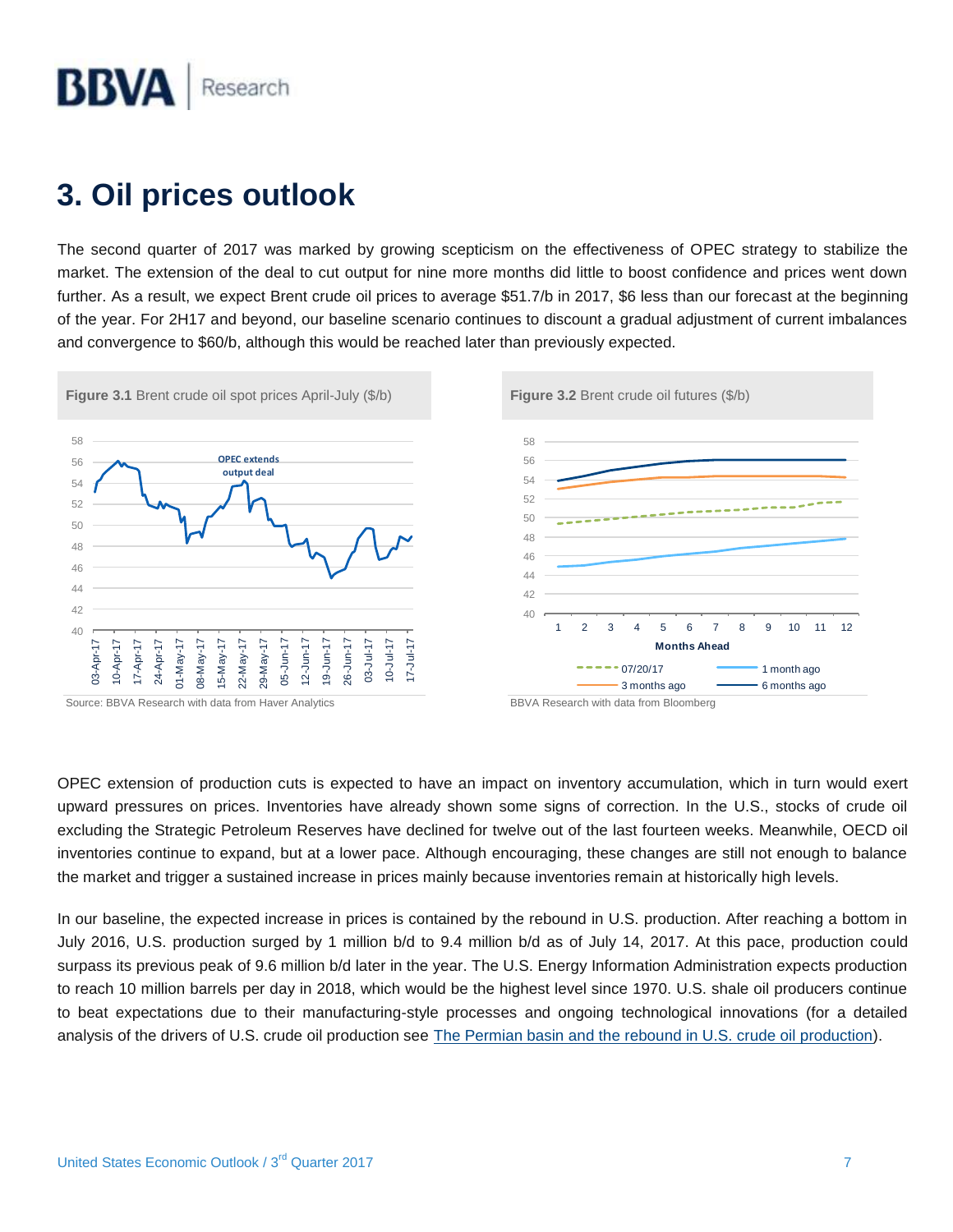

Meanwhile, production is still trending up in non-OPEC countries like Brazil and Canada, while Libya and Nigeria, currently exempted from the output deal, will most likely increase production through the remaining of the year, offsetting a portion of the OPEC's quota. Libya, for example, has plans to boost production beyond the 1 million b/d by the end of the year.

Demand remains supportive of prices, but with no apparent upside in the near future. Global demand of petroleum products expands at 1.3 million b/d per year. Meanwhile, China's apparent demand seems to be stabilizing in line with the ongoing rebalancing. Economic growth in OECD continues to be favorable too, but its impact is constrained by a declining relative importance driven by improving energy efficiency.



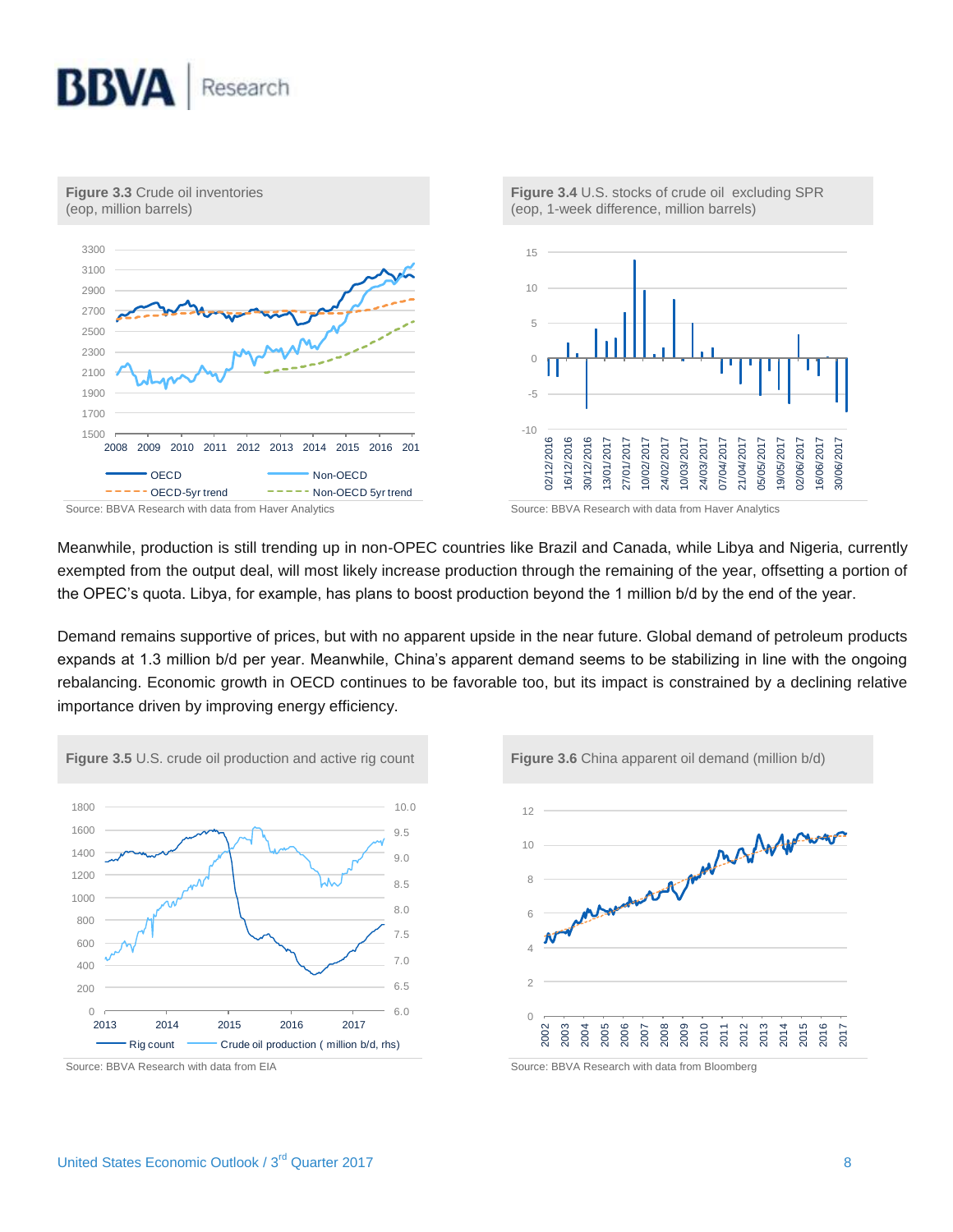In the long-term portion of the forecasting period, global economic growth and the lagged effects of capital spending cuts in 2015 and 2016 are expected to bring prices up and close to \$60/b. Further investments are needed to replace a declining legacy production; however, exploration CAPEX in 2016 was 53% below the levels observed in 2014. At \$60/b several projects onshore and offshore would become profitable; however, the costlier ones would still be out of the market. Meanwhile, \$60/b would not damage demand growth.



The risks to our baseline are tilted to the downside. Although OPEC and its partners have shown considerable restrain, production in Libya and Nigeria could increase faster than expected, offsetting a big portion of the cuts. In addition, the probability of cheating or breaking the agreement has increased as countries will find it increasingly difficult to keep their quotas for a longer period of time, particularly if lower oil revenues have a larger-than-expected negative impact on public finances. In the U.S., higher oil prices could revive production in areas with greater breakevens, boosting total output and stocks even further, thereby limiting or even reversing potential increases in oil prices. On the demand side, a faster-thanexpected deceleration in China, stricter import and re-exporting restrictions as well as tighter tax scrutiny on Chinese independent refineries "teapots" could affect the country's demand of oil in the short-term (teapots account for 18% of the country's total crude imports).

Some factors could cause prices to move above our baseline. For instance, OPEC could decide to increase the size of its current quota. Faster-than-expected economic growth in the U.S. due to expansionary fiscal policy (infrastructure spending and tax cuts to individuals and corporations) could have positive spillovers to the rest of the world that could result in a stronger-than-expected demand. Likewise, growth in other emerging markets could also gain speed, which would lift oil demand and accelerate the rebalancing process. Further volatility could come from current and potential geopolitical conflicts as well as exchange rate volatility.

BBVA Research with data from Rystad Energy Source: BBVA Research with data and projections from Rystad Energy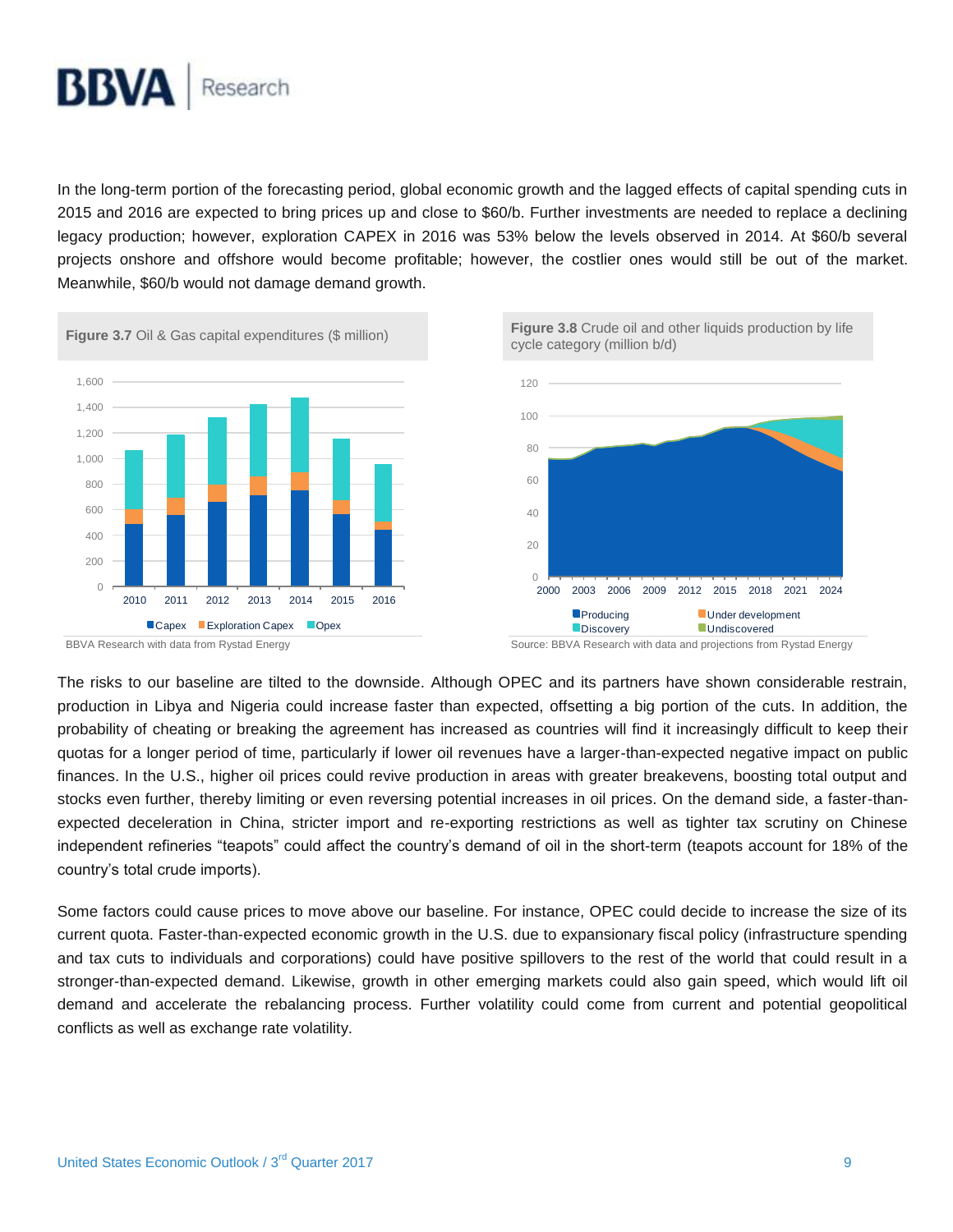In any case, the expected evolution of prices will occur in a different type of market than the one prevailing until a few years ago. A new market in which OPEC oligopolistic power has diminished due to the ingenuity of multiple companies operating in the U.S. shale regions.



|      | New<br><b>Baseline</b> | <b>Previous</b><br><b>Baseline</b><br>(March) |      | Upside Downside |
|------|------------------------|-----------------------------------------------|------|-----------------|
| 2015 | 52.8                   | 52.8                                          | 52.8 | 52.8            |
| 2016 | 45.2                   | 45.2                                          | 45.2 | 45.2            |
| 2017 | 51.7                   | 56.6                                          | 57.9 | 44.1            |
| 2018 | 56.3                   | 58.7                                          | 72.8 | 35.1            |
| 2019 | 59.6                   | 59.6                                          | 79.3 | 34.1            |
| 2020 | 59.6                   | 59.6                                          | 79.3 | 34.1            |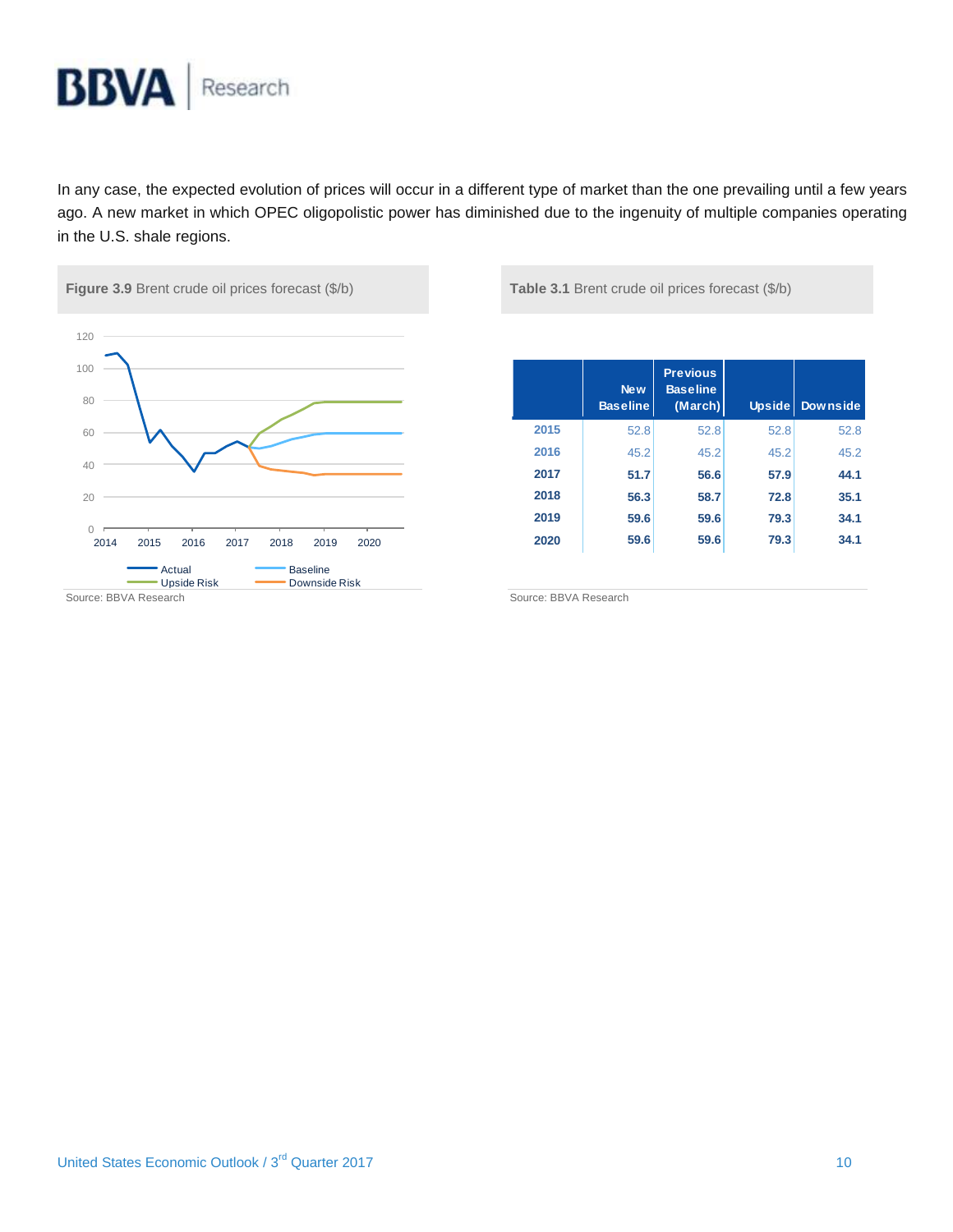### <span id="page-10-0"></span>**4. U.S. economic outlook**

Given the weak first quarter and lack of progress on fiscal policy, we have revised down our baseline forecasts for U.S. GDP growth to 2.1% for 2017 and 2.2% in 2018 from 2.3% and 2.4%, respectively. This projection is consistent with our long-run estimates for potential GDP and a subtle rebalancing between consumption and investment this year. This year stronger global growth should support the recovery in exports while previous gains in oil prices are likely to continue to support increased investment in the Oil & Gas sector. Although there is still time for the GOP to deliver comprehensive tax and healthcare reform the lack of progress to date and inability to pass even partisan reforms suggests that the upside to growth is lower than it was heading into the year. As a result, market, consumer and business expectations, which have been historically high, will have to adjust to an environment characterized by moderate growth, tighter financial conditions and unresponsive policymakers.



Source BBVA Research, FRB NY & FRB Atlanta Source BBVA Research & BEA





In the first quarter 2017, private fixed investment posted the strongest year-on-year growth in six years. Although oil prices remain well below pre-2015 averages, at around \$45 per barrel current prices have recovered enough to reestablish investment in mining exploration equipment; first quarter estimates for investment in mining structures was 55% higher than the previous quarter. Moreover, transportation and other equipment posted positive year-on-year growth for the first time in six and eight quarters, respectively. There also appears that the sector will carry this momentum in the 2H17, as industrial production in the Oil & Gas sector increased 108% year-over-year in June. Stronger global demand and a recovering mining sector have offset weak domestic auto demand, leading to a rebound in manufacturing activity. While residential investment has slowed somewhat, we expect investment in single-family homes to continue to grow positively, in response to supply shortages, favorable credit conditions and affordability for most buyers.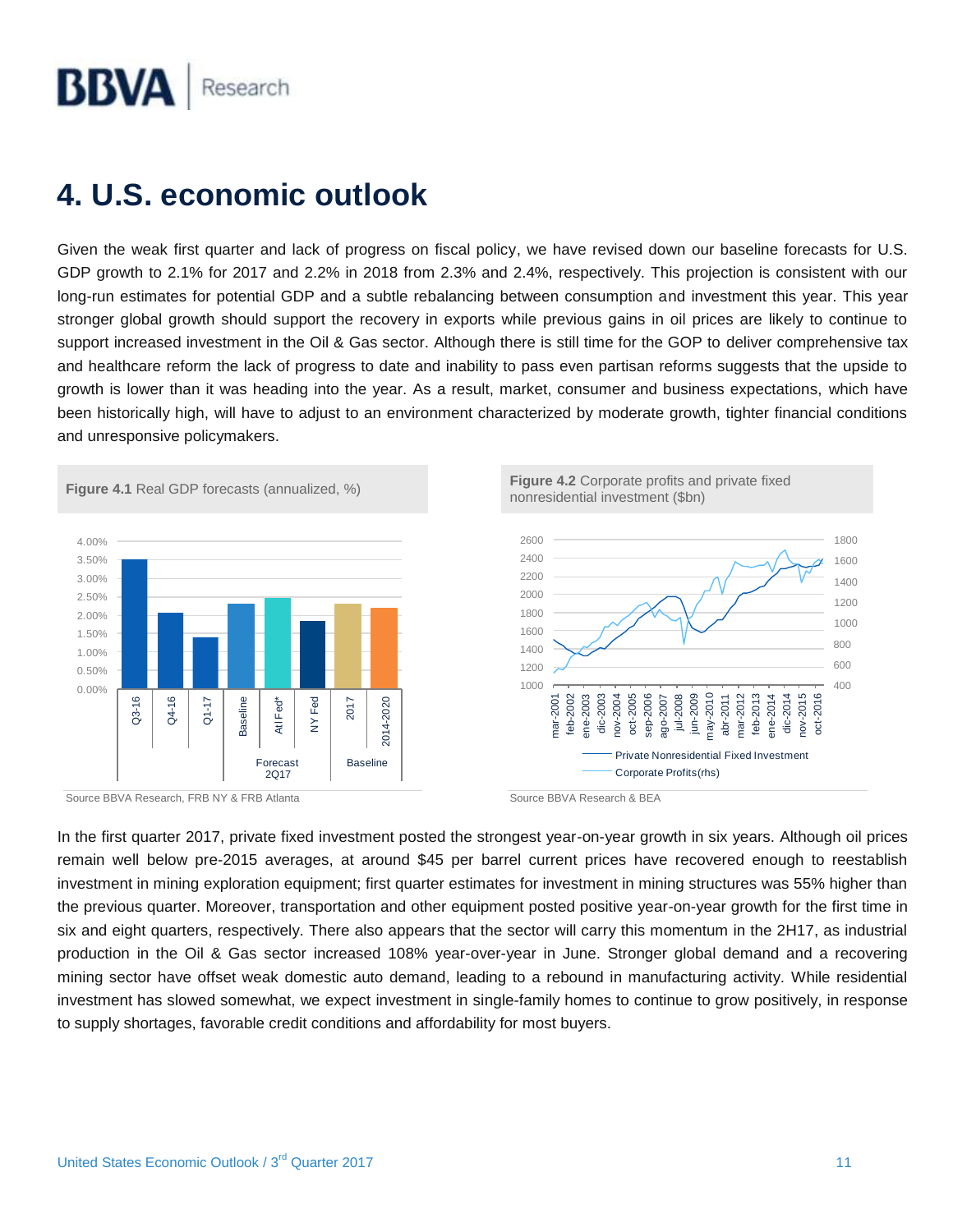

While the pace of growth in retail sector has decelerated in 2Q17, conditions remain suitable for moderate consumption growth for the remainder of the year. A large portion of the drag on consumption has been slower auto demand. Rising interest rates and tighter credit standards have created headwinds for the auto sector that are likely to persist throughout the remainder of the year. That said, labor market conditions are strong and interest rates remain low by historical standards. Consumer credit excluding auto loans also continues to expand at a healthy pace, which will buoy household spending. As such, we expect real personal consumption to grow 2.1% year-over-year, down from 2.7% in 2016.



Source BBVA Research & BEA Source BBVA Research & BEA

In terms of the labor market, there is evidence that cyclical recovery is nearing its end. In fact, in June, the unemployment stood at 4.4%, representing the lowest level since 2007. Moreover, an additional 60bp drop in the unemployment rate would bring the rate to its lowest level in nearly 50 years. Furthermore, nonfarm payrolls, despite growing faster than market expectations in June, are trending at a rate consistent with our baseline scenario of 180K jobs per month; this pace remains sufficient to bring down the unemployment rate when considering demographics changes and labor force participation. Other measures of labor market utilization such as the Beveridge Curve, persons marginally attached to the labor force, discouraged workers, and persons employed part-time for economic reasons also suggest conditions are normalizing. With this in mind, we expect employment growth to decelerate and the unemployment rate to steadily decline to 3.9% by mid-2018. This would represent a nontrivial undershooting of the unemployment gap.

Despite signs that the economy is at full employment wage pressures have been muted. In fact, this inconsistency has raised doubts that the relationship between the tightness of the labor market and wages is broken or has been altered by the crisis. While part of the low real wage regime is likely a reflection of low-levels of productivity growth in the post-crisis period, nominal wages should be growing at a faster pace. Notwithstanding an unexpected shock to productivity or return to a pre-crisis Phillips Curve implies that wage growth will remain low.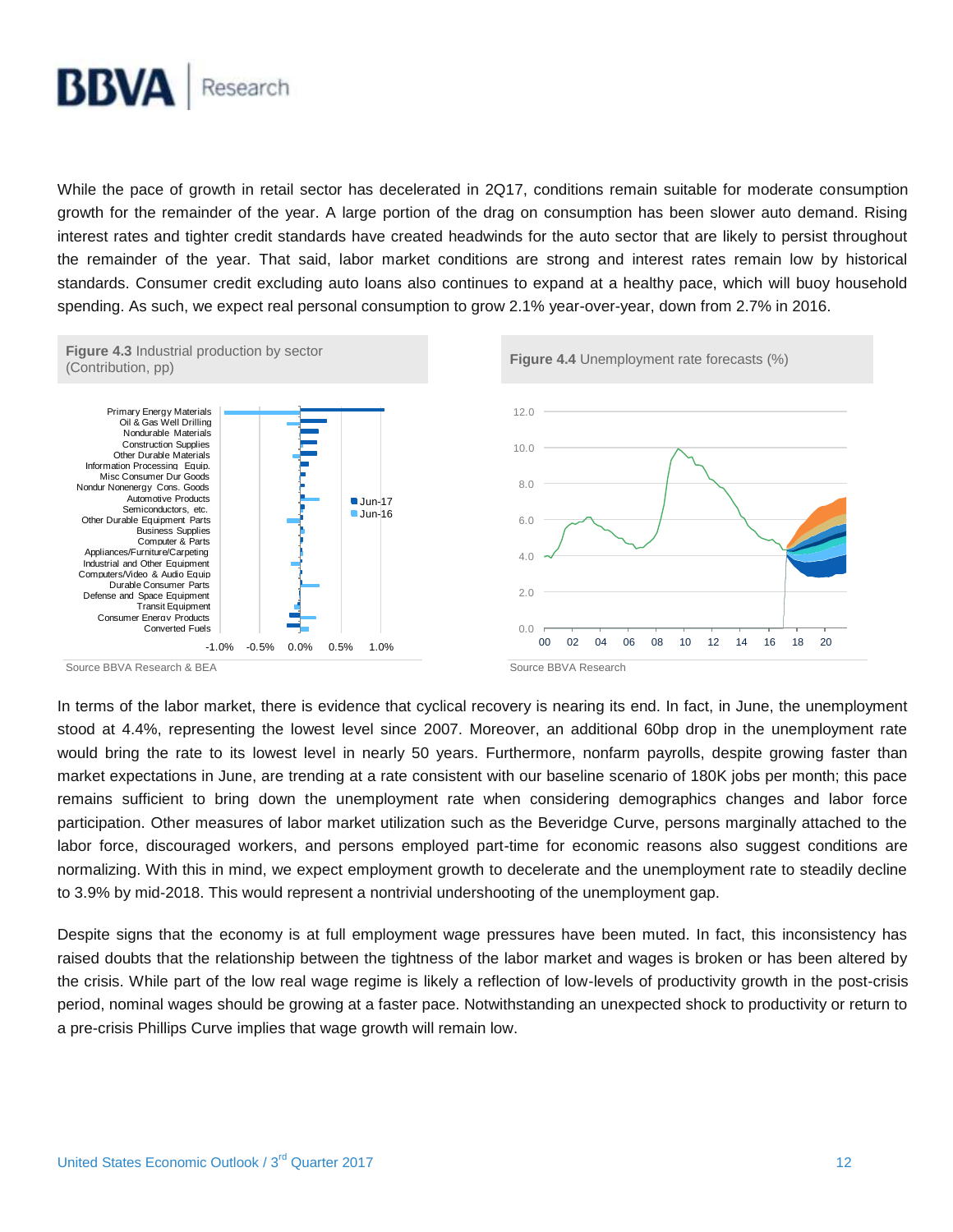

In addition to the lack of wage pressures, disinflationary trends in a handful core consumer prices categories and lower inflation expectations support our downward revision to inflation, which we expect to trend below the committees target of 2.0% over the medium-term. The reflationary sentiment that prevailed following President Trump's election has faded as 5 yr forward inflation expectations have remained consistently below 2.0% since May. Diminishing pressures from previous gains in energy prices and the absence of increases in core prices excluding shelter and medical commodities has pushed headline CPI in June down to 1.7% year-over-year from 2.8% in February. Core consumer prices excluding shelter grew only 0.6% year-over-year, which is the slowest pace since 2003. Similarly, core PCE grew 1.4% year-over-year in May, which is down from 1.8% in January.

Idiosyncratic explanations for recent inflationary headwinds, which gained traction in 2Q17 after Fed's Chairwoman Yellen highlighted the drop in mobile phone contract prices and physicians services as examples, fails to address the persistently low inflation that has prevailed since prior to 2011. In the last five years, two single items –rent of primary residence and owners' equivalent rent- account for more than 50% of the increase in core CPI. In fact, the distribution of price changes for over 160 unique consumer price categories has shifted downward. Specifically, the average year-over-year change per category shifted from 1.5% in 2000-2007 to 0.9% in 2011-2016 to 0.5% in 2017. Inflationary pressures were also less volatile and more symmetric during this period. Moreover, 12-month inflation for education services has reached a record low and prices for electronic commodities such as televisions, wireless telephones, major household appliances, and computers have been declining for more than 15 years, so expecting a quick reversal of course is misguided. However, while there are no evidence of widespread deflationary pressures these persistent headwinds will create challenges for the Fed, as maintaining a symmetric goal of 2% may be difficult based on the current strategy, which has failed to lift prices above 2% for a prolonged period.





Source BBVA Research & BLS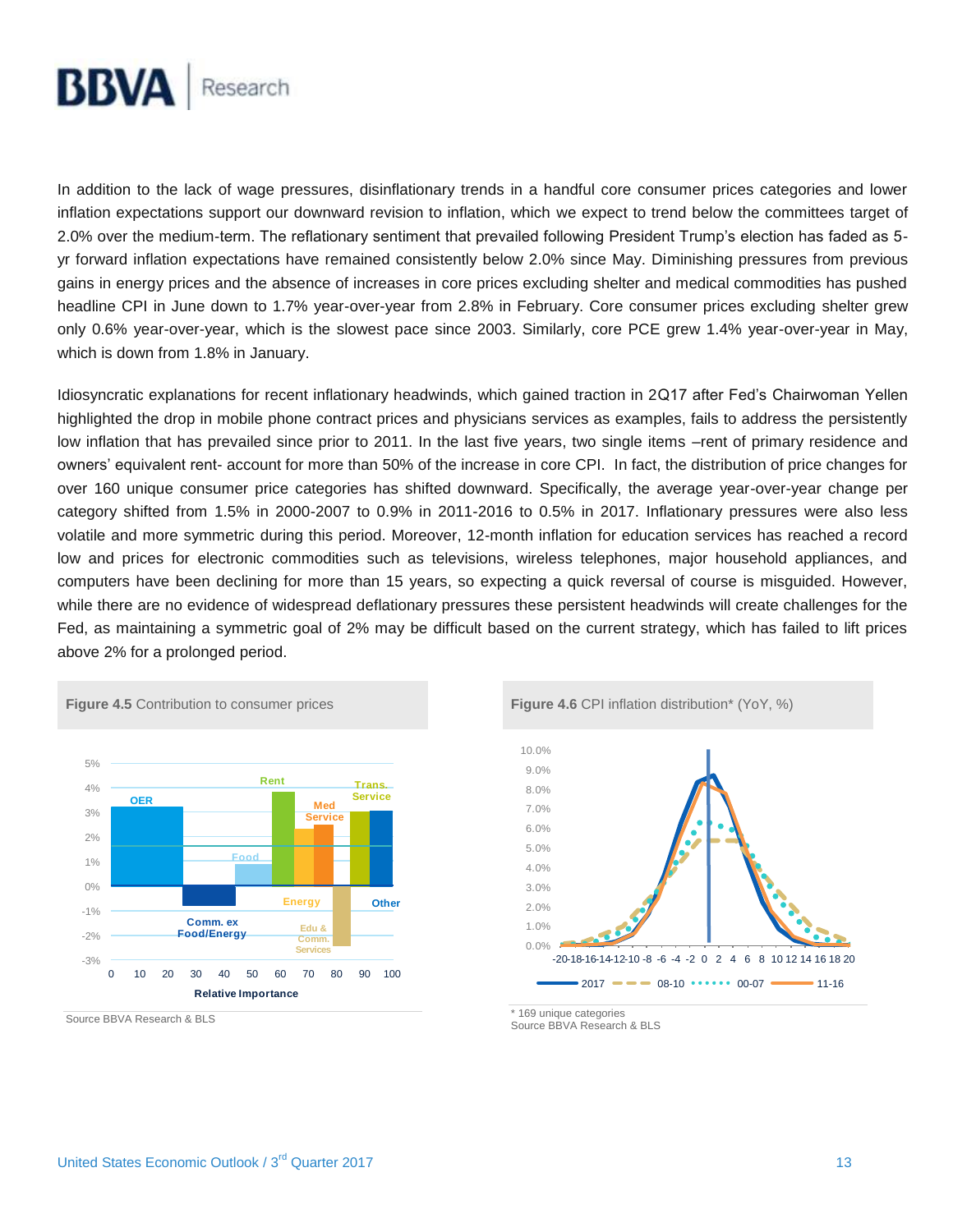

In terms of monetary policy, we anticipate that the next major shift in policy accommodation will be the Fed's announcement of the start of its balance sheet normalization, which we expect to occur at the FOMC's September 19th-20th meeting; implementation will likely begin in October, followed by a 25bp rate increase in December. Our baseline also assumes two additional 25bp rate increases in 2018 and 2019. Currently, the biggest sources of uncertainty is inflation, which continues to trend well below the FOMC's target, and equilibrium real interest rates, which by some estimates are close to zero. If inflation continues to trend persistently below the committee's target and expectations on equilibrium real interest rates remain low there is a chance that the current tightening cycle could be put on pause sooner than implied by the committee's projections (Summary of Economic Projections) and thus allow labor market to undershoot full employment for a longer period.

For fiscal policy, although our less upbeat outlook at the start of the year remains fundamentally unchanged, for most market participants it continues to dampen, as the prolonged process of repealing and replacing healthcare has delayed and shifted attention away from policies that could boost growth such as tax reform and infrastructure spending. Moreover, Congress now has to increase the debt ceiling, which after exhausting all extraordinary measures, is projected to occur in mid-October and adopt a budget resolution prior to fiscal year 2018. Failing to increase the debt ceiling or prioritizing Treasury payments would put at risk the U.S. untarnished credit rating.

Meanwhile, since bi-partisan comprehensive tax reform is close to impossible, Republicans will try to approve a budget resolution in both the House and Senate to use reconciliation to pass tax reform with a simple majority in the Senate and bypass a filibuster. However, the first hurdle is having tax policy wonks, deficit hawks and defense hawks inside the GOP agreeing on where spending cuts will be implemented and the level of deficits that are acceptable. Through reconciliation, savings can only take place through mandatory spending, which includes Medicare, Medicaid and other welfare programs. If the president remains committed to keep Medicare untouched, tax cuts would probably be back-loaded with high economic growth expectations or financed through higher deficits.

While indications are that, the White House remains committed to infrastructure investment it at best ranks third in terms of priorities behind tax reform and healthcare. As a result, we are not incorporating fiscal expansion in 2017 outlook. In 2018, our baseline continues to assume a moderate impact from fiscal policy albeit at a reduced rate, particularly since tax reform will be mostly about cuts rather than a complete overhaul to the tax code.

Nevertheless, the uncertainties around our scenario are also growing and tilting to the downside given the lack of clear direction from the administration. To the upside, a quick turnaround in Congress and compromise from the White House on tax reform or infrastructure spending could have an immediate impact on expectations while also boosting demand over medium-run. This would likely imply moderately higher growth over the next four years. Furthermore, the downside risks from damaging restrictions on trade flows and immigration appear to have come down. Conversely, further delays on tax reform and infrastructure spending could erode the confidence of the private sector. This combined with cyclical headwinds and tighter financial conditions could push growth well below 2.0%. Given that the economy is nearing its cyclical peak and trending close to our estimates for potential GDP, means that notwithstanding an about-face from Congress and White House that leads to timely and effective policymaking, growth will continue at its current pace, at or slightly below 2.0%.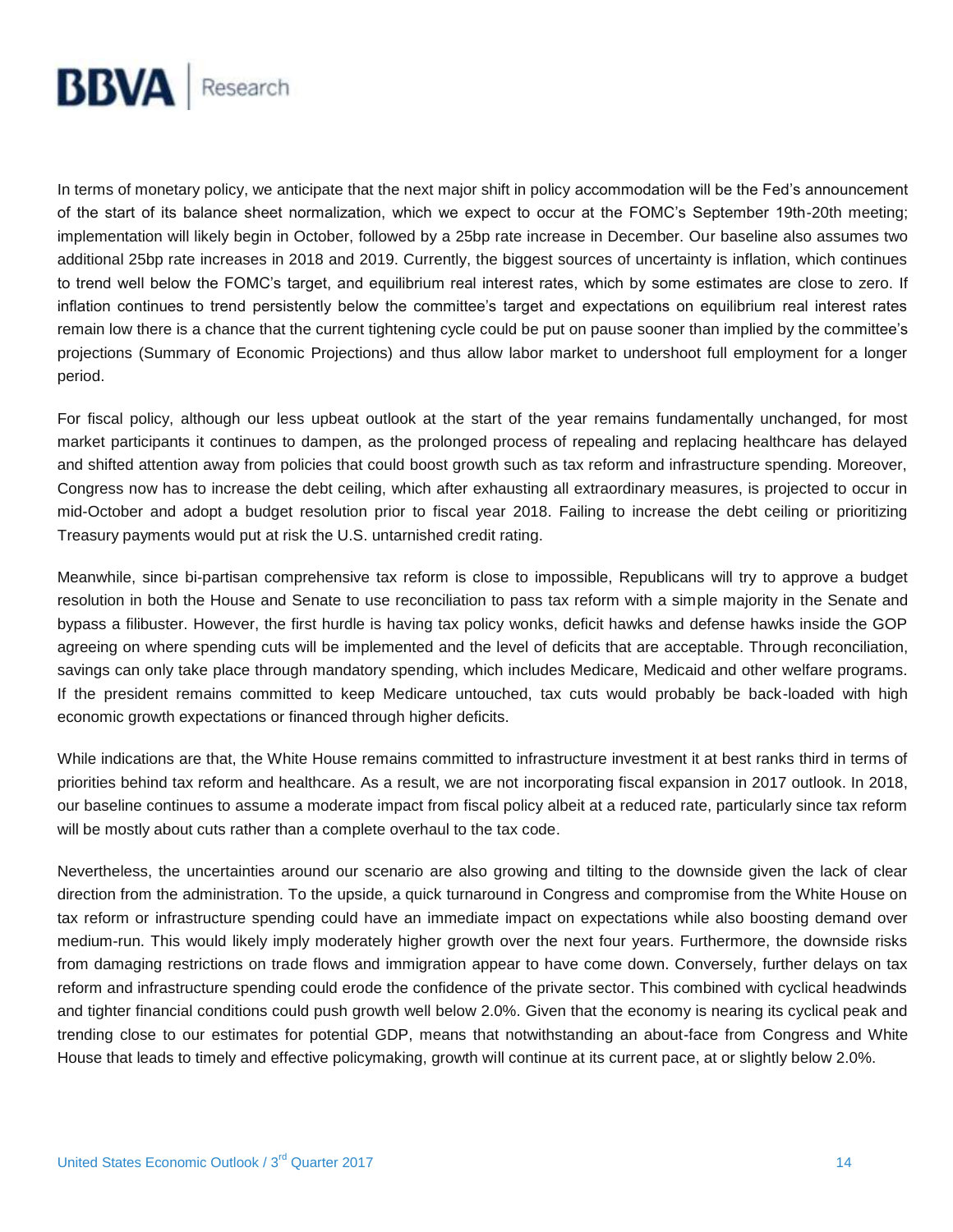### <span id="page-14-0"></span>**5. Economic impact of Trump's policies**

During the presidential election, the then-president-candidate Donald Trump proposed various plans aiming to boost the U.S. economy to a state of high economic growth, high labor participation rate, low unemployment, and reduced trade deficits. Specifically, those plans asked for increasing infrastructure spending and protectionist trade policies. As outsiders to Washington politics, President Trump and his economic counselors view the U.S. economy in a perspective that seems extremely different from other veteran policymakers. Therefore, the interpretation of his policy proposals is often subject to remarkable uncertainty and ambiguity.

In this section, our goal regarding the analysis of today's economic policies is two-fold. First, we try to use dynamic stochastic general-equilibrium (DSGE) models as a tool to analyze the implications of the policies under the Trump government. The tractability of DSGE models is a desirable feature that enables us to eliminate as much ambiguity as possible. Second, based on the estimates from the DSGE model, we attempt to shed light on the consequences of certain economic proposals and provide an anchor to further policy discussions. For this purpose, our benchmark model is the Federal Reserve's Estimated Dynamic Optimization (EDO) Model, which features the latest parameterization and desirable specifications on economic structures and exogenous shocks. In the rest of this section, we will utilize the EDO model and discuss two economic policies that are frequently brought up by the Trump administration.

#### Infrastructure spending

Using fiscal policy to stimulate the economy has a long history since Keynes's *General Theory* permanently changed the landscape of economics. However, mainstream opinions toward its effectiveness have swung significantly during the last six decades. In 1961, the Kennedy government managed to increase defense expenditure dramatically, and the subsequent strong economic growth convinced policymakers that discretionary fiscal policies combined with expansionary monetary policies were the key to a prosperous economy. However, upon repeated usage in the next two decades, this stimulative recipe, which is essentially an instrument to boost aggregate demand, reached its limit. A series of disastrous recessions with high inflation and unemployment in the 1970s put the discretionary fiscal policy under scrutiny (Lucas and Sargent, 1981). As thoughts on fiscal policies evolve, most macro economists tended to agree that "discretionary fiscal policy has not contributed to economic stability and may have actually been destabilizing at particular times in the past," and "monetary policy is the superior tool for macroeconomic stabilization."(Feldstein, 2002) In fact, Solow (2004) effectively summarized such change of political and intellectual landscape stating that "serious discussion of fiscal policy has almost disappeared."

The slow recovery from the Great Recession, however, urges economists and policymakers to explore more options to jumpstart the economy and reconsider the role of the fiscal policy. As the "Make America Great Again" slogan and a series of speeches reveal, President Trump and his economic advisors have looked into the past, and shown strong interests in discretionary fiscal policies such as expanding the defense budget and infrastructure investment. According to the "Rebuild America's Infrastructure" plan released by the White House, $^1$  the President "has dedicated \$200 billion in his budget for infrastructure."

 $\overline{a}$ 

<sup>1:</sup> https://www.whitehouse.gov/blog/2017/06/08/president-trumps-plan-rebuild-americas-infrastructure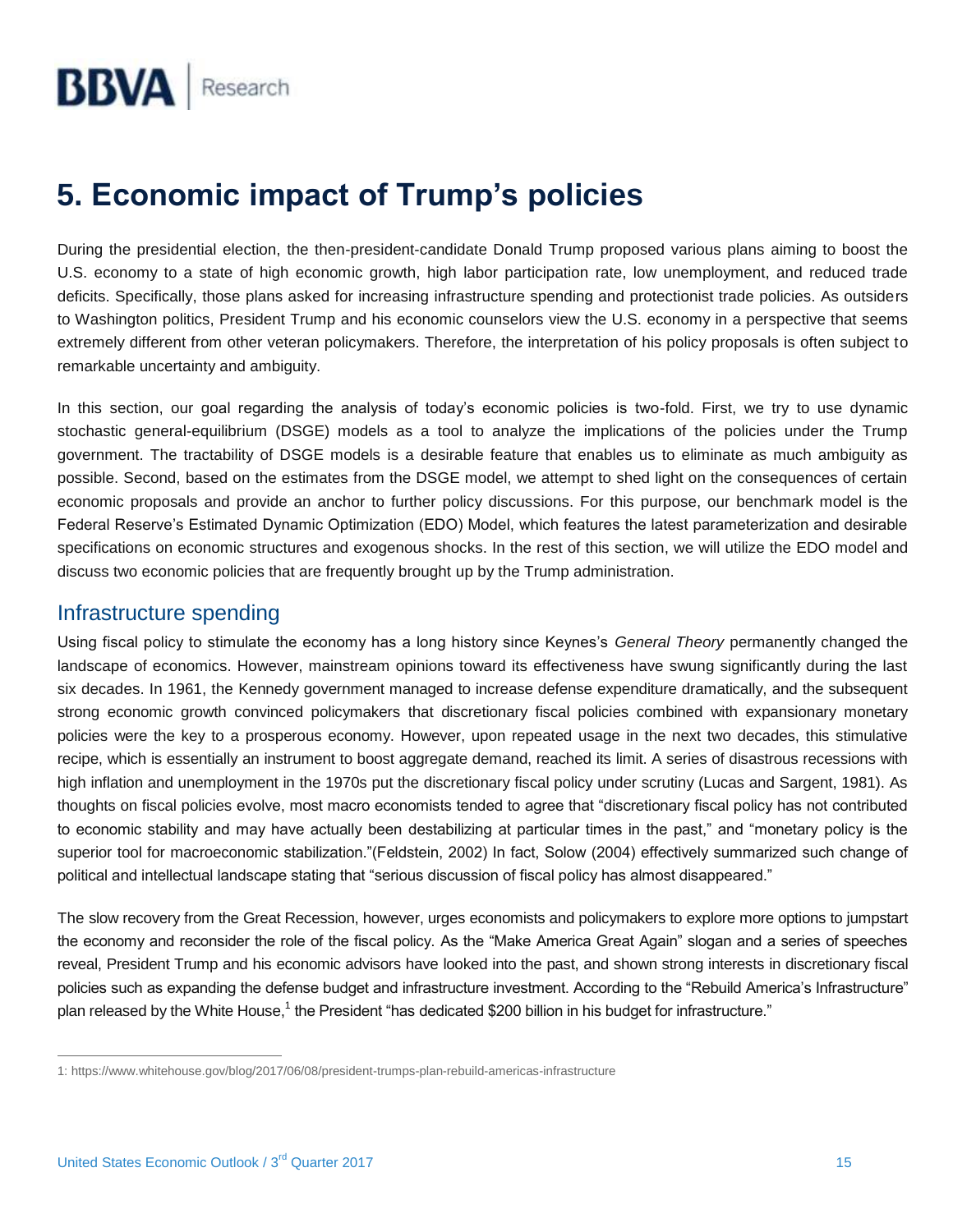

Although fiscal policy is still being negotiated, the proposed magnitude of the infrastructure plan should not be considered as completely irrelevant. Even if \$200bn in investment may seem overly aggressive, it can still help us to estimate the largest possible economic impact from the fiscal stimulus. Therefore, in this section, we assume that the President convinces lawmakers and Congress approves a budget with \$200bn dedicated to infrastructure. We further assume that the extra expenditure will be spent in eight quarters at steady growth rates. Figures 5.1 – 5.4 show the effects of such fiscal stimulus according to the EDO model.





Source: BBVA Research Source: BBVA Research Source: BBVA Research Source: BBVA Research



**Figure 5.3** Impulse responses: government expenditure shock (%)







Source: BBVA Research Source: BBVA Research Source: BBVA Research Source: BBVA Research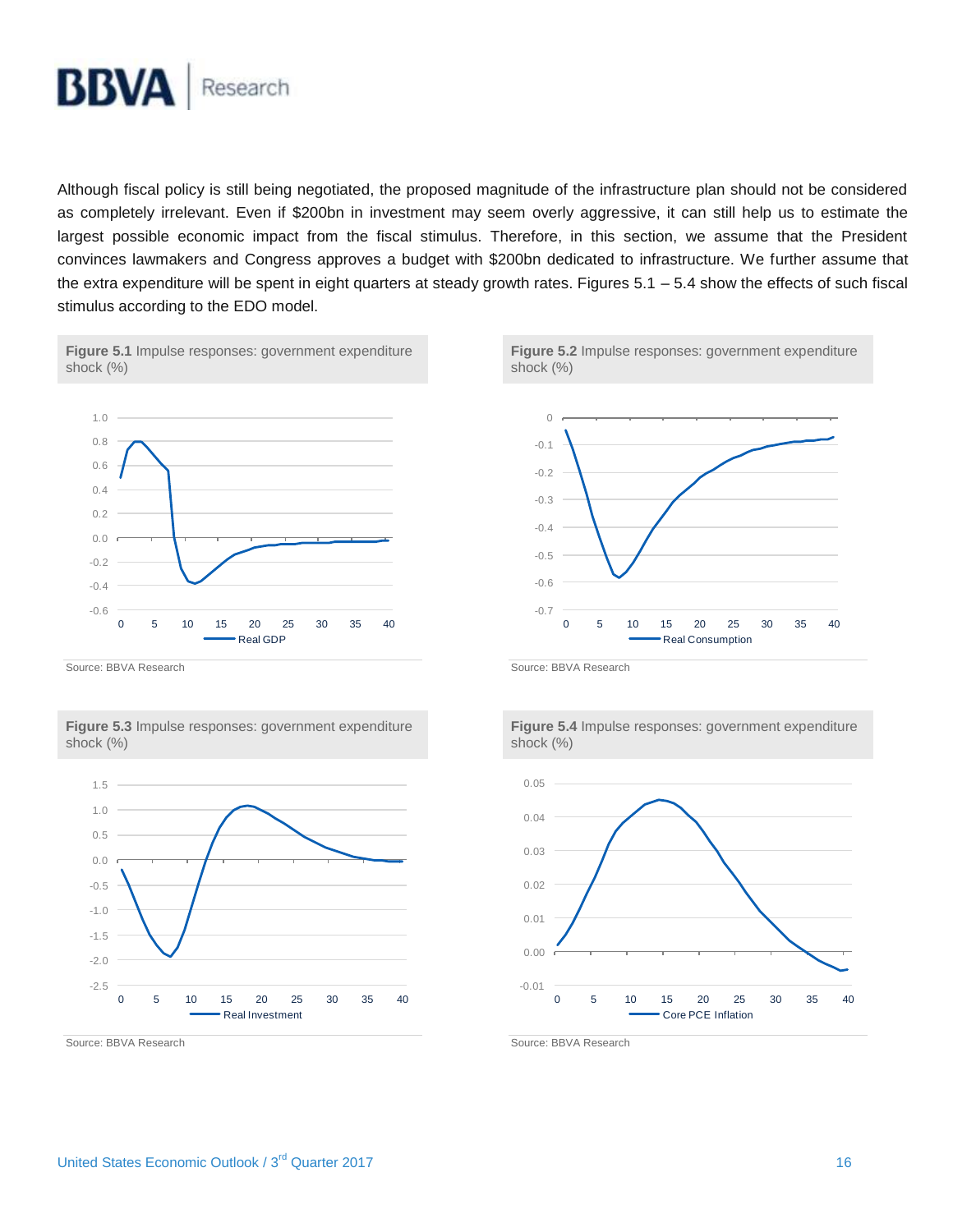

As we can see from the figures, the \$200bn infrastructure investment can boost real GDP growth by 0.8% at the peak. However, the positive effect will quickly converge to zero when the fiscal stimulus program ends at the eighth quarter. The temporary effect is consistent with the experience from the 1960's in which fiscal stimulus only has a short-term effect and should not be used as a cure for structural problems. Moreover, the EDO model also helps to estimate the "crowd out" effect on private consumption and investment. The negative impact on their short-term growth rates is significant. Additionally, the estimated effect on inflation is also consistent with existing literature. As Dupor and Li (2015) summarize, the fiscal stimulus will have little impact on the price level.

#### Protectionist trade policies

International trade has been one of the key issues in President Trump's political agenda. In our previous discussions, we have examined the effect of Trump's speeches<sup>2</sup> and stylized facts of the trade balance.<sup>3</sup> In this section, we try to shed light on potential trade policies and how they would influence the economy.

Although the Trump government has had talks with leaders of other countries on trade issues, under the current rules on trade negotiations, the change of trade policies would require the collaboration of different bodies of the government. Given the highly complicated input-output structure of the U.S. economy and its sheer importance in the global economy, any trade reform would require a lengthy process of deliberation and negotiation. For example, the House Republicans' borderadjustment tax (BAT) plan has been widely criticized for generating "unintended consequences" and thus is not expected to pass the legislation.

On the other hand, even though the BAT plan could be axed, the President can still use other ways to impose trade barriers that increase the costs of foreign goods and protect domestic manufacturers. For example, the investigation on imported steels is widely expected to results in higher import tariffs. As the government also plans to investigate other imports such as sugar and lumber, higher costs of international trade seem inevitable for the U.S.

The rising cost of international trade will have adverse effects on the economy. First, trade barriers will introduce market frictions and thus increase price markups of affected goods. Second, higher costs of international trade will also cause structural changes in the globally integrated supply chain, which reduce productivity. Given the highly complex input-output structure of the U.S. economy, we assume that more trade barriers will increase the markups of capital goods and consumption goods by one tenth of their standard deviation, and decrease the economy-wide productivity by one tenth of their standard deviation. The results are in Figures 5.5 to 5.8.

 $\overline{a}$ 

<sup>2:</sup> https://www.bbvaresearch.com/en/publicaciones/u-s-big-data-analysis-trump-effect-on-trade-narratives/

<sup>3:</sup> https://www.bbvaresearch.com/en/publicaciones/u-s-the-trade-deficit-dont-fear-the-beast/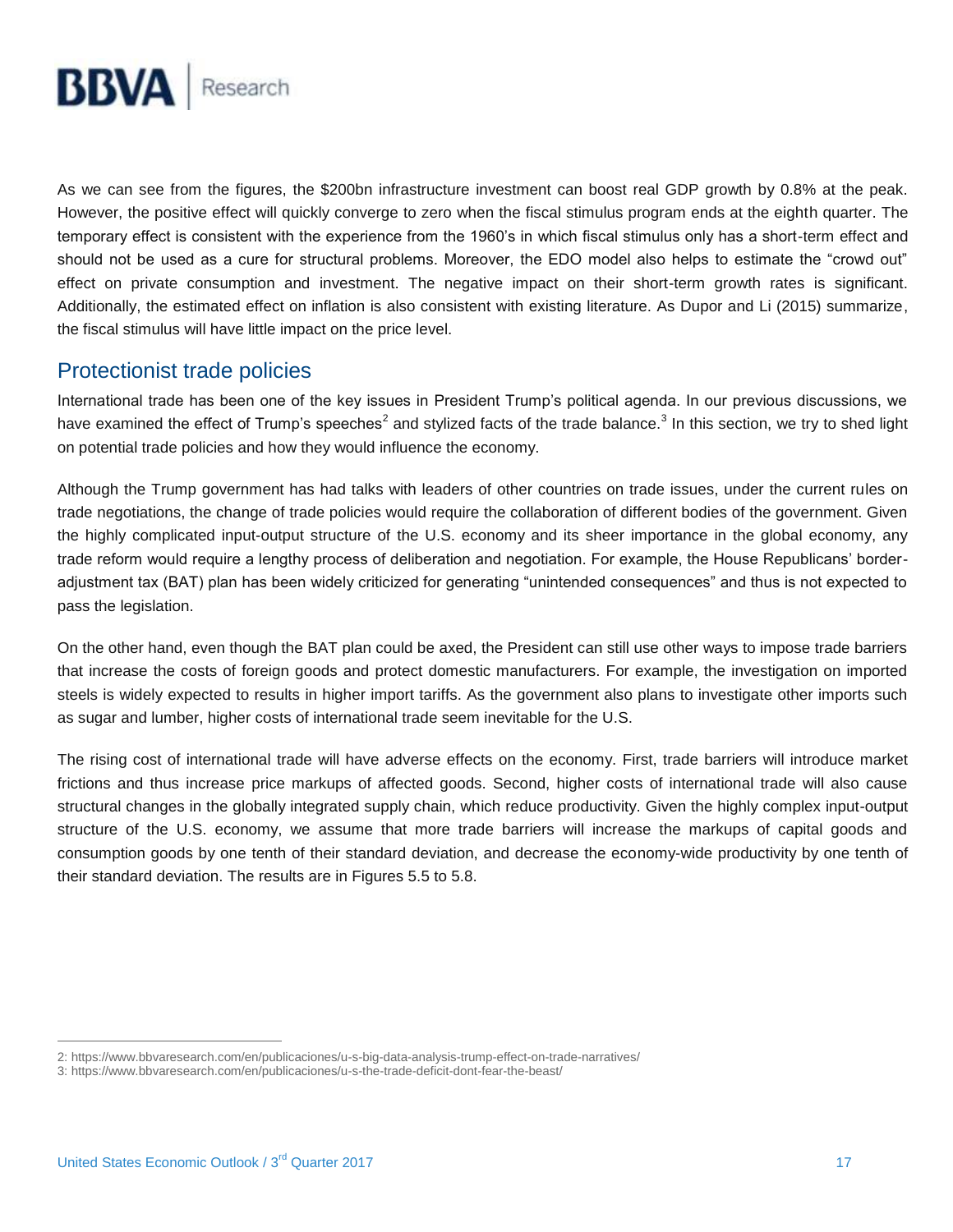

Source: BBVA Research Source: BBVA Research Source: BBVA Research Source: BBVA Research

-0.9 -0.8

0 5 10 15 20 25 30 35 40 Core PCE Inflation  $-$  - Price Markups  $-$  - TFP

0

Based on estimates from EDO, protectionist trade policies will increase the price markups in the economy, and their effect will be transitory and mostly disappear after two years. On the other hand, the loss of productivity caused by trade barriers will have a dominant and permanent effect on economic variables. This estimate is consistent with the theoretical and empirical literature on openness and productivity growth. That is, when trade barriers increase, the productivity will fall either because the less competitive firms can remain in the market (Melitz, 2003), or because cheaper imported intermediate goods would become unavailable for domestic firms (Goldberg et al., 2010). Since productivity growth is incremental, the negative productivity shock will permanently damage the economy.

0 5 10 15 20 25 30 35 40 Real Investment  $\overline{\phantom{a}}$   $\overline{\phantom{a}}$  Price Markups  $\overline{\phantom{a}}$   $\overline{\phantom{a}}$  TFP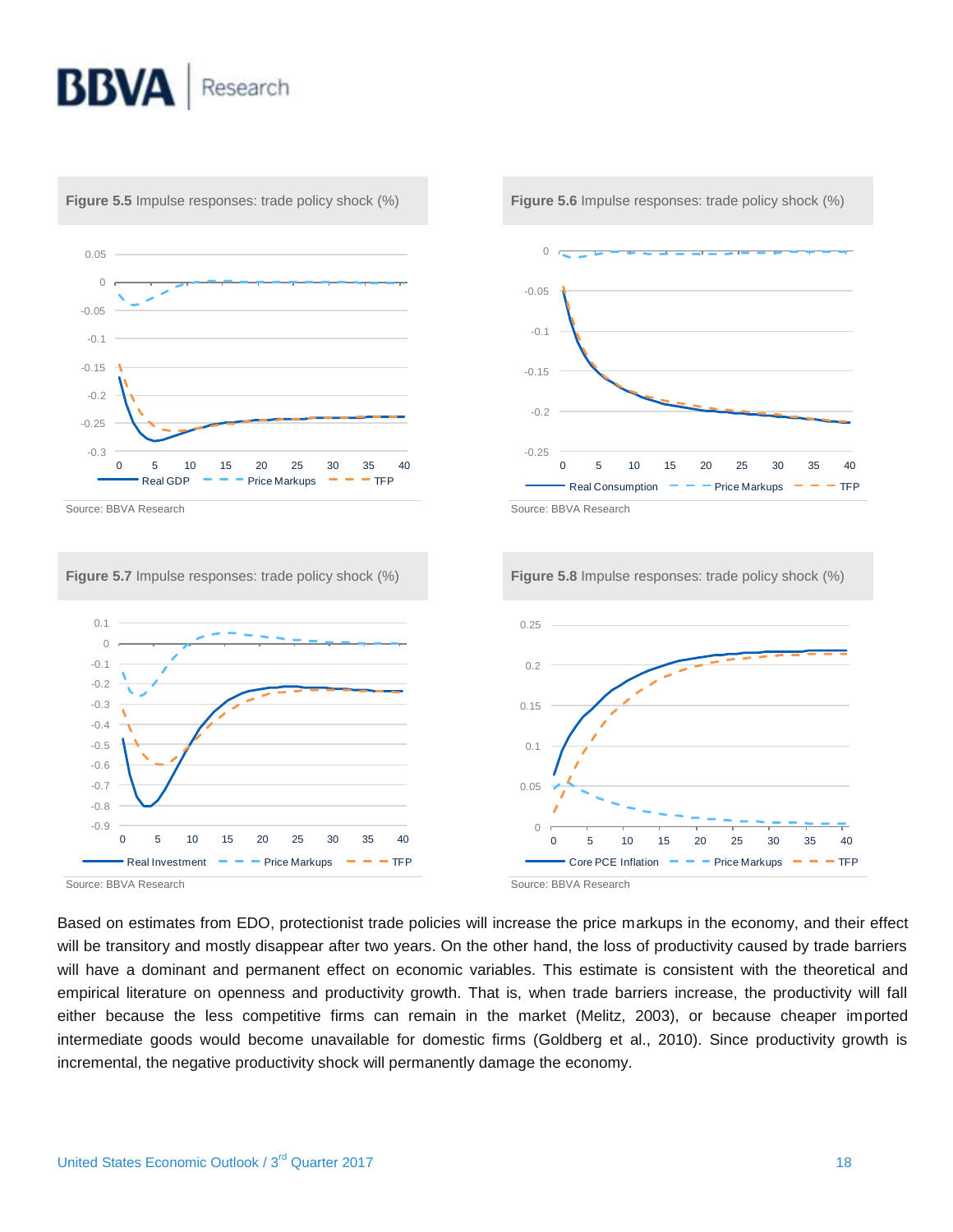

The mediocre economic growth since the end of the recession has been challenging economists and policymakers in both theory and practice. As many economists have suggested, headwinds are more likely to be secular than temporary. Moreover, the key to achieving the goal of 3% growth is to provide a strong boost to productivity, and such increase would require a policy package that aggressively incentivizes private investment (Cogan et al., 2017). According to our estimation, the implementation of the president's agenda will have mixed effects on the economy. Increasing infrastructure spending by itself can only provide short-run stimulus at the cost of crowding out private investment. On the other hand, a well-thoughtout plan that includes higher infrastructure spending could boost long-term productivity, and generate larger benefits than what our model predicts. Furthermore, although renegotiating out-of-date trade agreements can eliminate frictions and make the market more competitive, using protectionist policies as leverage would risk weakening productivity growth and inflicting permanent damages to the economy.

#### References

Chung, H.T., Kiley, M.T. and Laforte, J.P., 2010. Documentation of the Estimated, Dynamic, Optimization-based (EDO) model of the US economy: 2010 version. Division of Research & Statistics and Monetary Affairs, Federal Reserve Board.

Cogan, J., Hubbard, R.G., Taylor, J.B. and Warsh, K., 2017. On the prospects for higher economic growth. The Hoover Institution, Stanford University.

Dupor, B. and Li, R., 2015. The expected inflation channel of government spending in the postwar US. European Economic Review, 74, pp.36-56.

Feldstein, M., 2002. The role for discretionary fiscal policy in a low interest rate environment (No. w9203). National Bureau of Economic Research.

Goldberg, P.K., Khandelwal, A.K., Pavcnik, N. and Topalova, P., 2010. Imported intermediate inputs and domestic product growth: Evidence from India. The Quarterly Journal of Economics, 125(4), pp.1727-1767.

Lucas, R.E. and Sargent, T., 1981. After Keynesian macroeconomics. Rational expectations and econometric practice, 1, pp.295-319.

Melitz, M.J., 2003. The impact of trade on intra‐industry reallocations and aggregate industry productivity. Econometrica, 71(6), pp.1695-1725.

Solow, R.M., 2004. Is fiscal policy possible? Is it desirable?. In Structural Reform and Economic Policy (pp. 23-39). Palgrave Macmillan UK.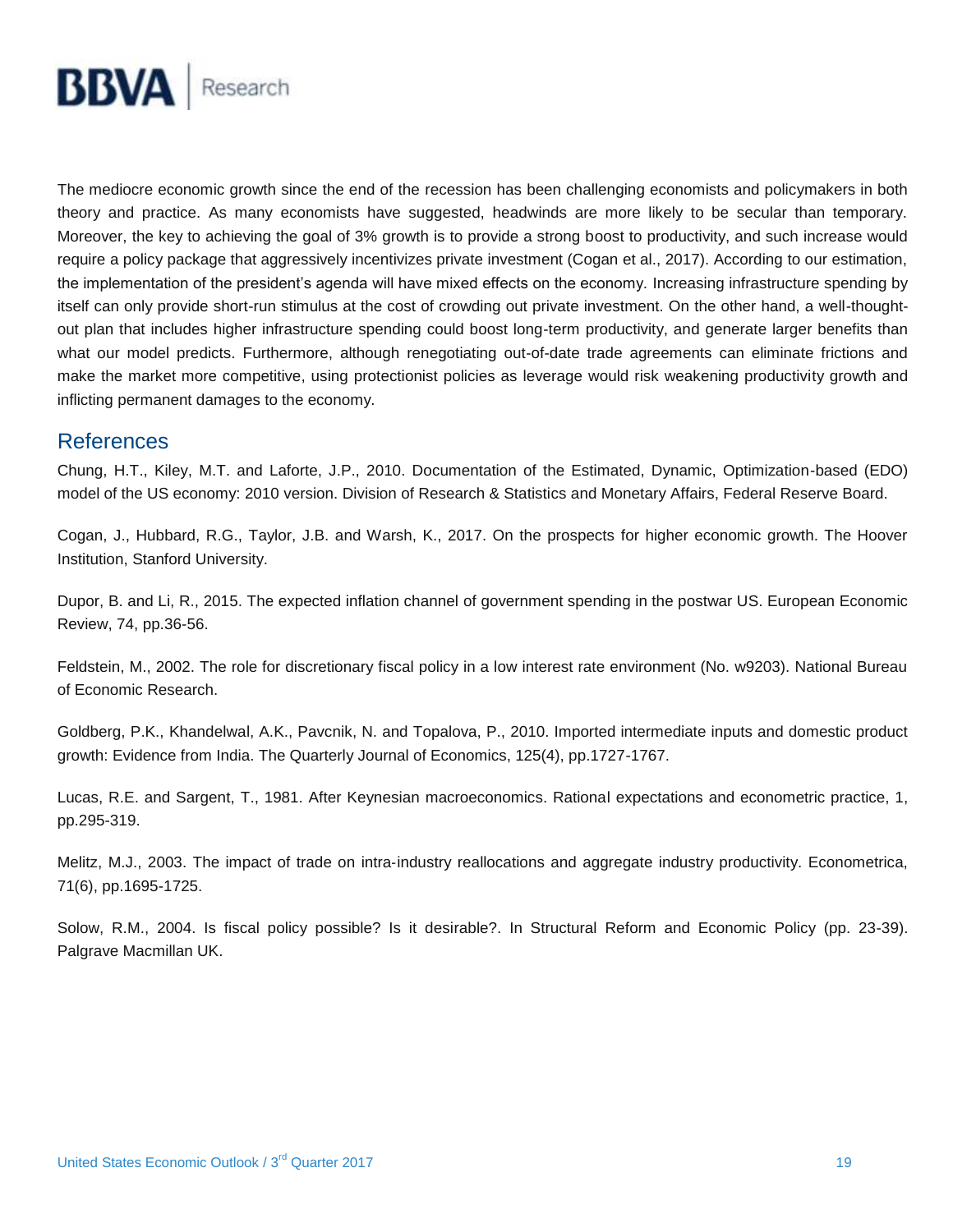### <span id="page-19-0"></span>**6. Monetary policy normalization**

After jumpstarting market expectations, which had been on life support after a prolonged pause in interest rate increases in 2016, the Fed seemed to set a course for predictable path of rate increases and the balance sheet normalization in the first quarter. With respect to the balance, the Fed has effectively communicated its strategy of foreseeable and passive balance sheet withdrawal coalescing market expectations around a September start date. The gradually increasing caps also allows for near perfect foresight over the first two years and minimal market disruption, as projected runoff will exceed the initial caps during the first five quarters of the process.

For rates, the Committee's confidence in reaching their inflation target has diminished, as recent inflationary trends have bifurcated members into two schools of thought. One, in which the established relationships between labor market tightness and wages holds and current labor market conditions necessarily and sufficiently push wages and inflation up in the medium term. Two, a world where the structural headwinds in the labor market, low productivity growth, skills deficits and weak investment weaken the links between wages, inflation and labor market implying an ever widening inflation gap.



In the first case, the policy response remains in place, with ongoing interest rate increases at a pace determined by how fast or slow the dual mandate is met. A quick rebound in inflation would allow the Fed to lift rates faster but if inflation remains low for longer, interest rates increases will have to be delayed. The Fed leadership seems to be in this camp. In the second scenario, interest rates will be put on the side burner and the Fed will have to go back to the drawing board to rethink its overall policy strategy. This could mean lowering the inflation target level or something more aggressive such as switching the Fed's strategy from inflation targeting to price-level targeting.

With respect to balance sheet normalization, the supplement and highlights from June's minutes have solidified the Fed's plans to use a system of gradually increasing caps over a 12-month period, likely beginning at the end of this year. The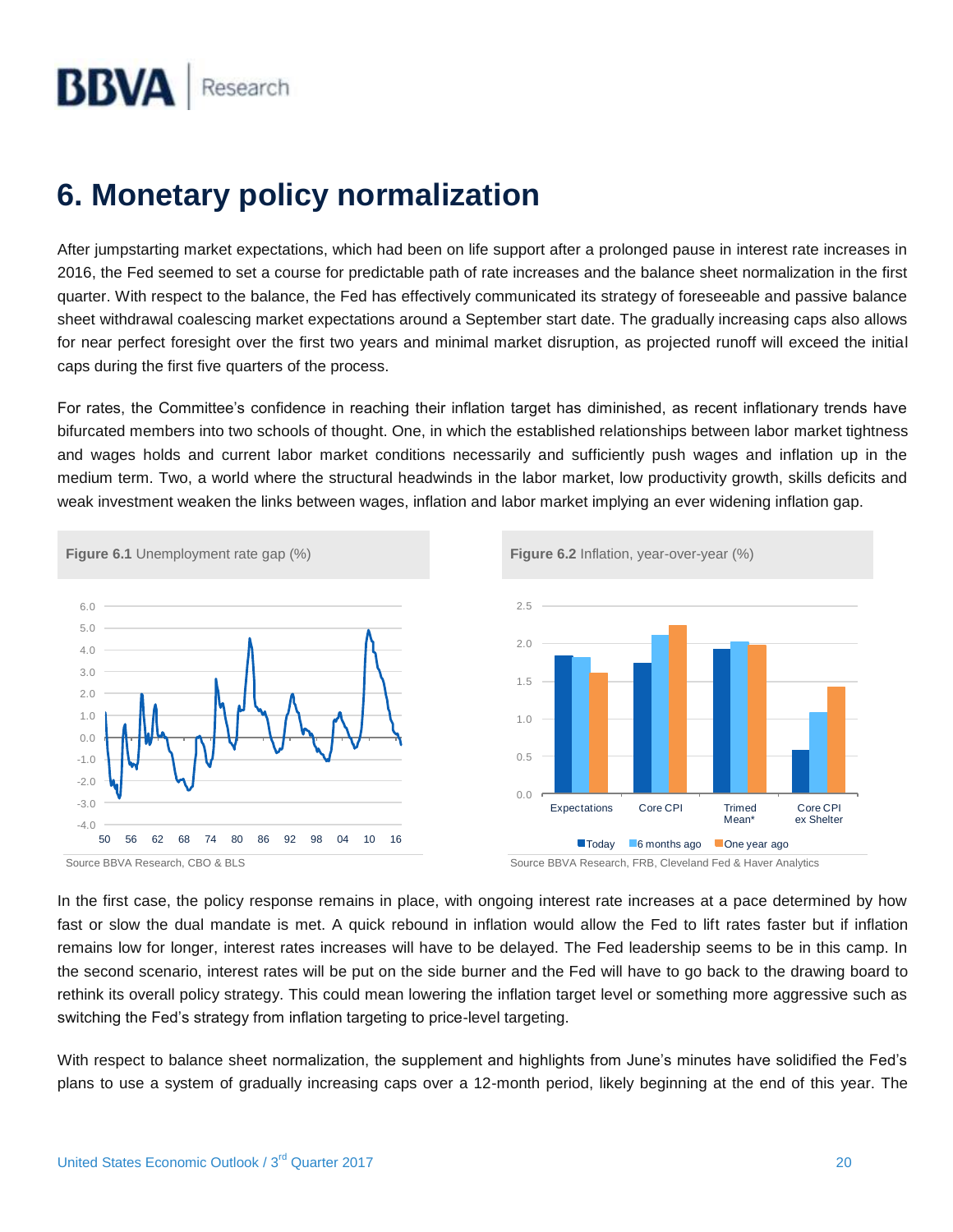

caps initial values will be set at \$6 billion for Treasury securities and \$4 billion for agency and mortgage-backed securities (MBS). Every three months, the caps increase by \$6 billion and \$4 billion, respectively, until they reach \$30 billion and \$20 billion. With this, the Fed can ensure a predictable and passive exit. This would imply reducing the balance sheet by around \$300bn in the first 12 months and \$2 trillion over four years. In order to balance currency in circulation and Federal Reserve assets, we expect Treasury purchases to resume when the balance sheet is close to \$2.5Tr— around 2021.

As a result, the balance sheet composition will be primarily of shorter-term Treasury Bills and Notes, in line with the historic portfolio composition. Although the Fed expects reserves balances to be "appreciably" lower than current levels but higher than pre-crisis, the FOMC was not ready to commit to any particular target. Ultimately, the FOMC will allow reserves to adjust to a level that allows the Fed funds to become once again the primary monetary policy tool.

By way of signaling and portfolio rebalancing, we anticipate that the balance sheet normalization strategy should push the term premium and long-term rates up. Ultimately, although the timing and magnitude of the impact will be determined by the market for Treasuries and MBS, a clear communication strategy and a predictable and passive implementation reduce the risks of large swings in yields. Regulatory changes to money market funds and stricter capital requirements from commercial banks lower the probability of an immediate misalignment, as their need for safe-assets has increased. Similarly, while a sharp contraction in foreign U.S. Treasuries holdings is possible, recent indicators suggests that there has not been a fundamental shift following the FOMC's announcement of Balance Sheet Normalization. For many central banks around the world, holding Treasuries is not dependent on their price or yields but on their intrinsic value as safe assets and the benefits to foreign exchange rate management. As a result, long-term rates should increase moderately. Our models suggest that the cumulative impact could be between 40 and 120bp in response to impact from portfolio rebalancing channel; with respect to the signal, investor were unmoved by the announcement of Balance Sheet Normalization. Nonetheless, some market participants, particularly nonfinancial private and foreign buyers could move in the same direction if a one-sided market is perceived as a "sure bet" much as was the case when the Fed implemented QE.





Source: BBVA Research Source: BBVA Research, CBO, FRB & Bloomberg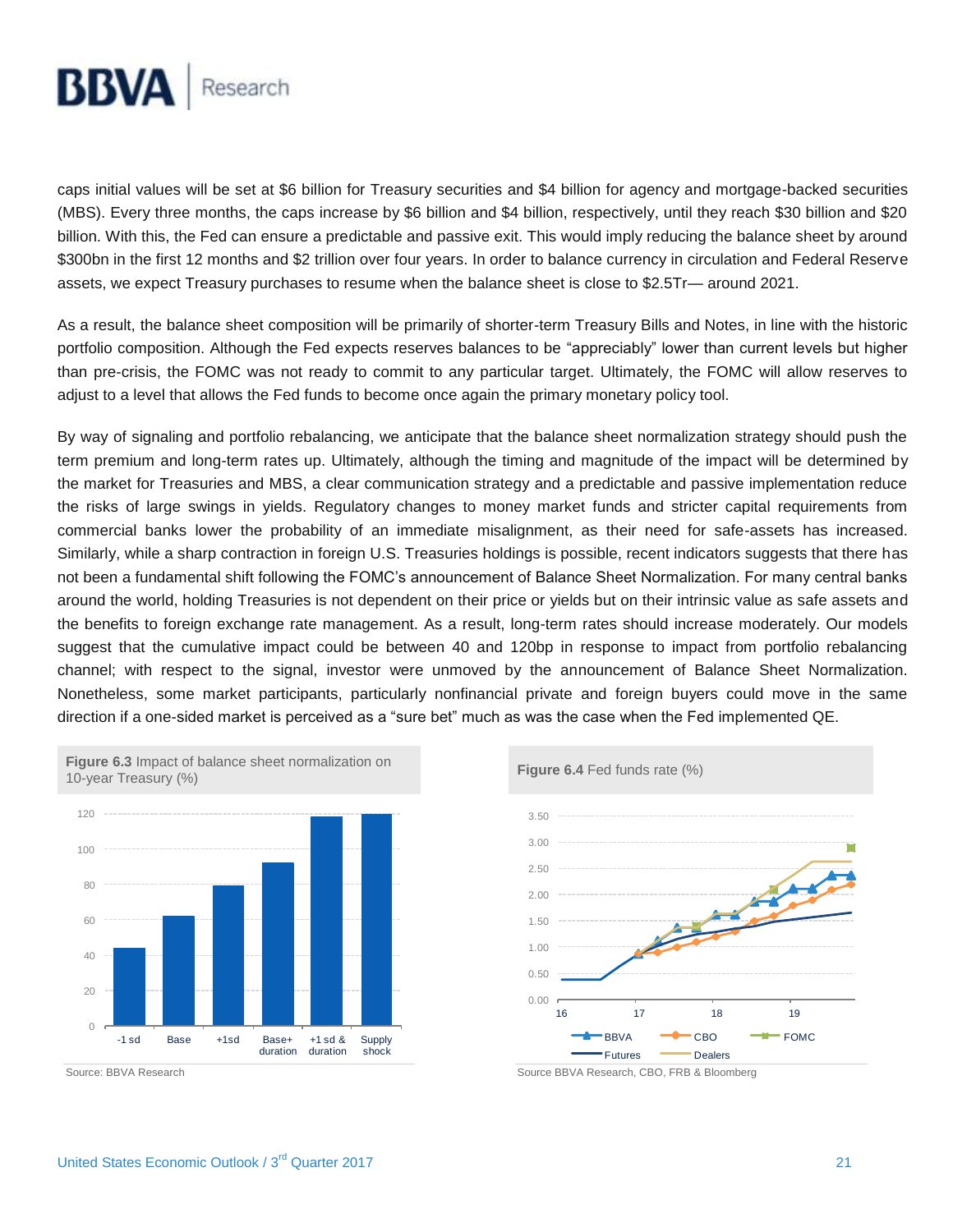

Going forward, officials will have to focus on their communication strategy in order to realign market expectations with their outlook, as Fed Fund Futures imply only 2 rate increases between now and the end of 2019. This means first lifting expectations of the December rate increase, which has an implied probability of less than 50% to achieve a smooth increase to 1.25-1.50% and then realigning markets with the committee's long-term projections, which remain closer to 3.0%— seven additional rate hikes by 2019.

This can be done through Fed communication and in the upcoming meetings, as was the case leading up to the March increase. Particularly if we consider that real GDP growth will be higher in 2H17 than the first half, labor markets will continue to converge with full employment, and global risks abate. However, this will only happen if downward price pressures actually fade away, and inflation expectations realign with the Fed's 2% target over the medium term. Past experiences suggest that inflation begins to edge up well after significant declines in the unemployment rates have taken place. Therefore, besides one-off price declines, the key uncertainty is if labor markets have tighten sufficiently or not.

The FOMC seems convinced that the course of monetary policy normalization is appropriate in this environment. With the economy at or near full employment, benchmark interest rates need to move away from the zero-lower bound, so that the FOMC has space to respond to the next cycle. A noticeable downshift in the median of the dot plot or a wider distribution in September's Summary of Economic Projections (SEP) would confirm a shallower path. This is consistent with our baseline for two additional rate increases in 2018 and 2019. However, failing to realize the implied path in the survey of economic projections for several years also puts the FOMC's credibility at risk, which markets currently discount as having a low likelihood of occurring. Moreover, the task of convincing investors to have faith in the Phillips curve will be challenging, particularly since it's unclear how much of the flattening is cyclical or structural.



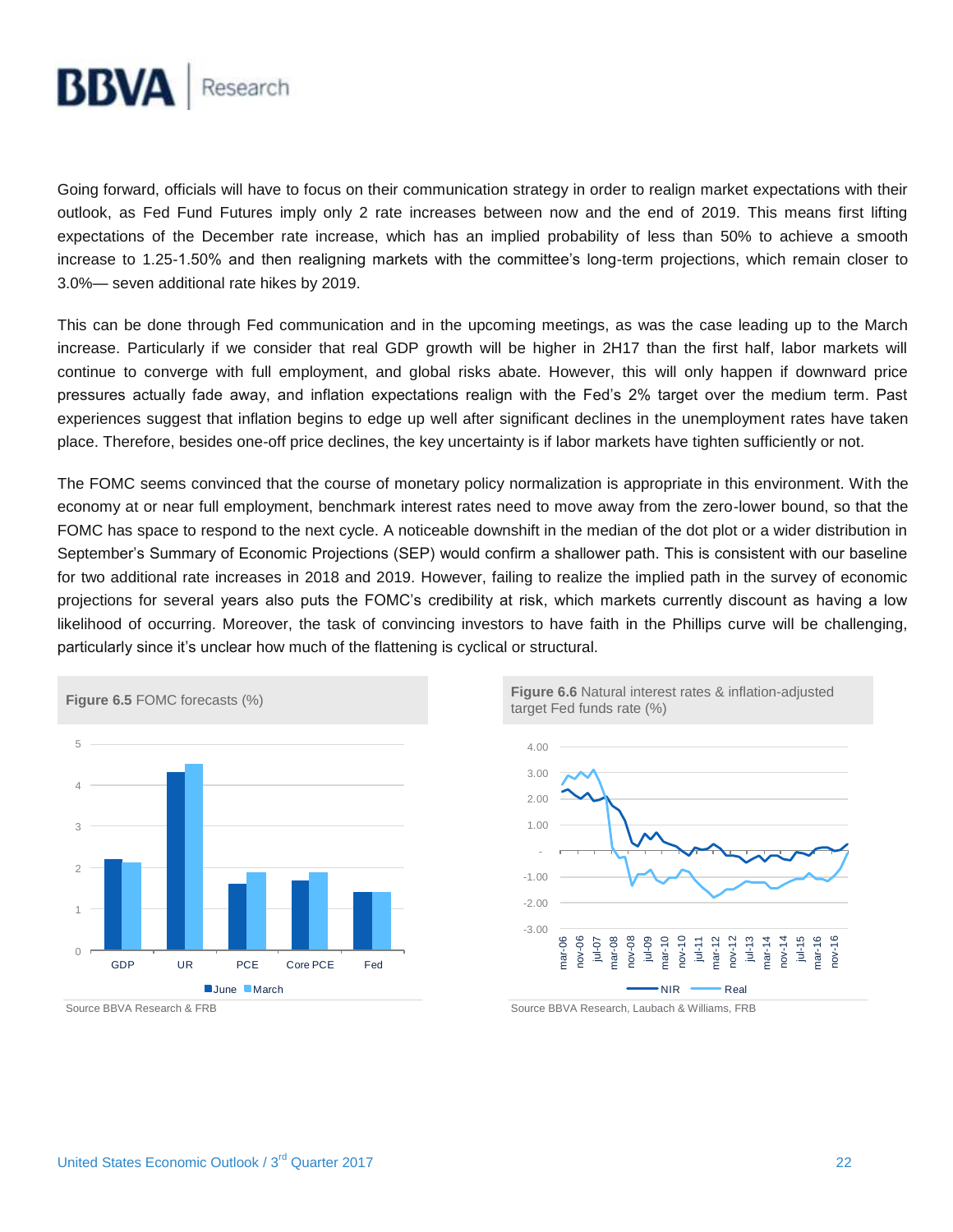

The Fed also has to balance expectations of unobserved factors such as R\* or the natural real interest rate. With estimates of the natural real interest rate at around 0% and with core PCE inflation at 1.8% in 2Q17, it would take only a couple of rate increase the bring monetary policy back to neutral levels. However, if the natural real interest rate begins to edge higher to around 1% as a result of stronger productivity growth and higher potential output, and inflation returns to the target of 2%, a neutral monetary policy would imply that fed funds fed would need to increase to 3%. That said, the evolving outlook on neutral interest rates and uncertainty over the outlook for inflation could leave members feeling confident that rates are not overly accommodative with 2-4 additional rate increases.

Meanwhile, financial conditions have eased over the year despite monetary accommodation being removed, suggesting that higher interest rates might be needed to prevent the likelihood of an asset price misalignment and contain the risks of the bubble bursting if one actually exists. Officials also have to contemplate the potential effects of fiscal stimulus and financial deregulation, which increase the potential of significantly undershooting their unemployment target and stoking inflationary pressure.

Early confidence in the new administration's ability to implement a moderately expansionary fiscal agenda has given way to a more measured view. In fact, there are signs that the White House is beginning to back away from its aggressive proposals to lower the corporate tax rate to 15% while also significantly reducing individual rates. Member, also, have to discount a lower probability of this happening given the lack of agreement within the GOP. In spite of the obstacles still faced by Congress and the White House, failing to prepare the economy for a fiscal shock could risk derailing the current course of policy normalization.

While the Fed has little to say when it comes to fiscal policy the fact remains that low interest rates has muted all discussions on the high levels of public debt and the burden to finance it. If interest rates edge up, the debate could return to the forefront of the political agenda and policymakers will have more pressures to deal with these issues.

With Yellen likely to step down or be replaced at the end of her tenure in January, three seats open and Stanley Fischer's term ending in June, consideration of the board composition and leadership in the near future will also factor into the decision making process. It is unclear how President Trump will balance the desires of some members within the GOP that advocate for a rules-based monetary policy with his own aspirations to grow the economy, which will benefit from lower interest. However, where Trump's objectives align most with the GOP is on deregulation, suggesting appointees will have an inclination towards reduced oversight and fewer capital requirements. Yellen has said that with the macroprudential tools the Fed has in place today and with enhanced capital buffers in the financial sector it was unlikely that we would see another financial crisis in her lifetime. Regardless, there is no doubt the risk posed by a potential dismantling the safeguards put in place after the financial crisis would be unpalatable for the current committee, jeopardizing their legacy that will boil down to the success of the normalization strategy and long-term stability of the financial sector.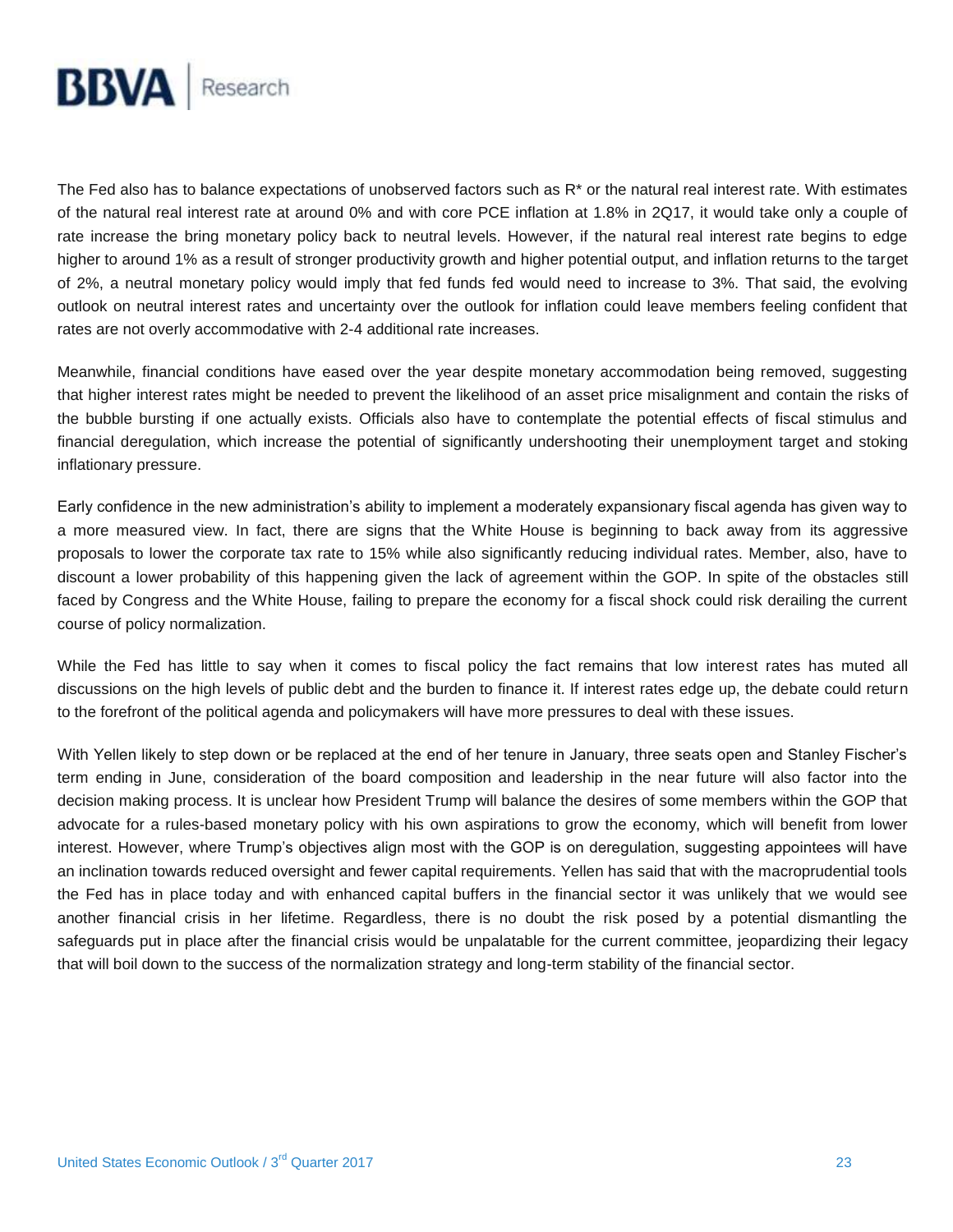### <span id="page-23-0"></span>**7. Effects of Fed's balance sheet normalization on deposits**

At the June 2017 meeting, the Federal Open Market Committee (FOMC) released the Addendum to the Policy Normalization Principles and Plans, which seeks to reduce the Fed's Treasury securities and MBS holdings by decreasing the reinvestment of principal payments. We expect this process to start in 4Q17. The simulated effect on the level of securities held by the Fed is presented in Figure 7.1. The commitment is a sign that the Fed is confident that the economy will be able to absorb the unwinding of the balance sheet without major financial markets disruption. However, the adjustment will impact financial participants in different ways. In this article we analyze the potential effects on commercial banks' balance sheets, which on the one hand hold \$2.2tn in reserves with the Fed, and on the other hand have experienced a \$5.1tn increase in deposits between 2007 and 2016.

#### Quantitative easing and bank deposits

The increase in securities holdings by the Federal Reserve on the asset side of its balance sheet was funded by an increase in commercial banks' reserve balances on the liabilities side (Figure 7.2). That is, the Fed paid for the security purchases by crediting banks' accounts at the Fed with reserves. An exercise in the accounting changes in the balance sheets of the main participants in the QE process suggests that the level of deposits remains unchanged when banks are the sellers of the securities (Figure 7.3), as all that happens is a substitution of securities with reserves at the Fed on the assets side.



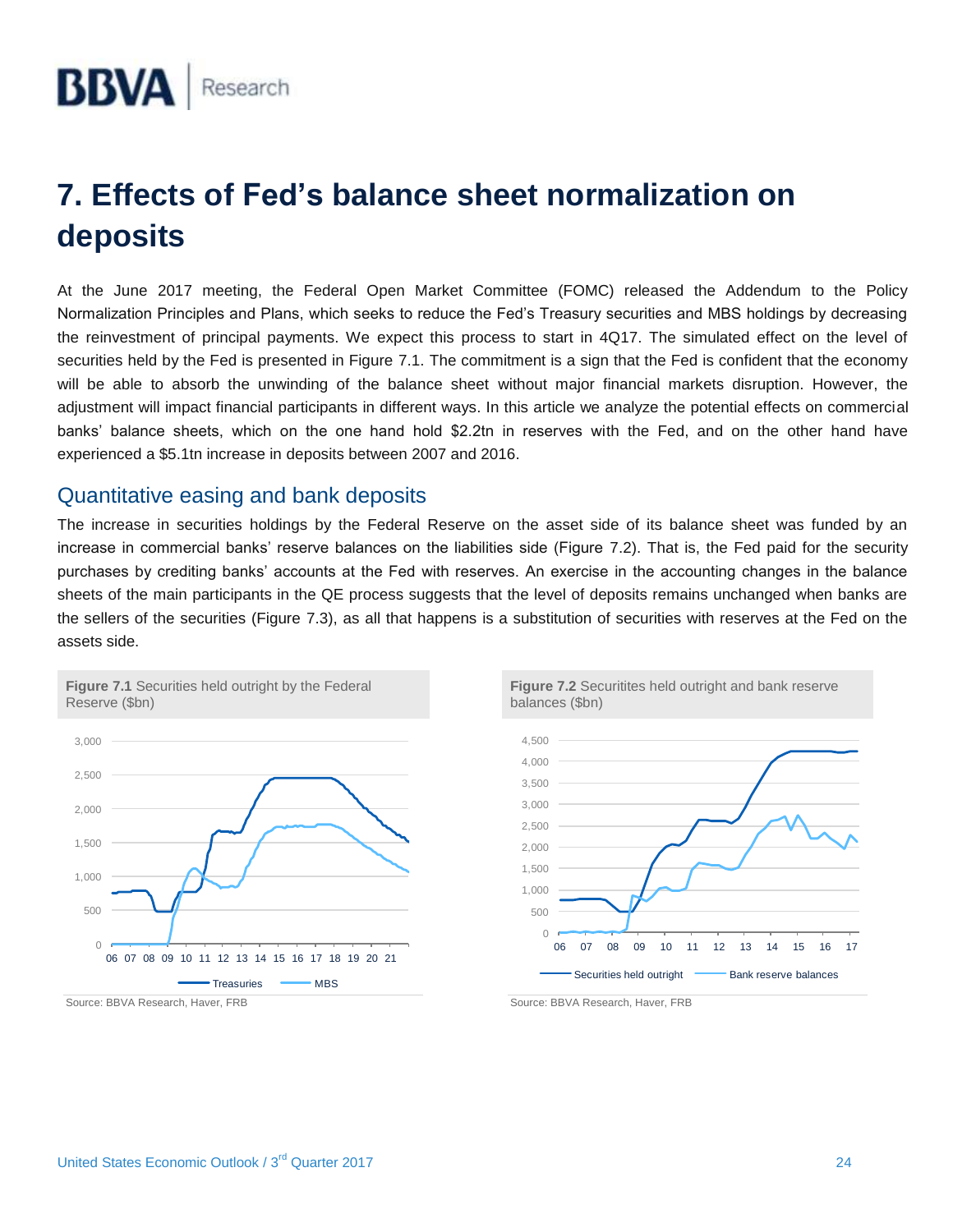

However, banks were not major sellers. In fact, their role was mostly as intermediaries between the Fed and the sellers comprised of non-banks. These were primarily households, hedge funds, broker-dealers, and insurance companies, in the case of Treasuries, and households, hedge funds, investment companies, and pension funds, in the case of MBS.<sup>4</sup> Since a share of the proceeds of the sale was being deposited at the commercial banks (Figure 7.4), the Fed's unwinding of its balance sheet could result in a decline in bank deposits.



A close look at the data confirms that the effect of the three rounds of QE on demand and checkable deposits was strong and positive. The impact on time deposits was also strong but negative. Meanwhile, the effects on savings and small time deposits seem negligible. After aggregating all the deposits, the effects of QE on deposits lose their significance (Figure 7.5). This suggests that the impact of QE may have boosted some deposits but at the same time depressed other, with a net impact close to zero.

A review of the cross-corellograms of the QoQ percent changes in the levels of securities held by the Fed and bank deposits confirms that there is significant correlation only in the cases of demand/checkable deposits and large time deposits (Figure 7.6). These categories represent around 1/3 of total deposits, and with their disparate response to the changes in the Fed balance sheet have a small aggregate impact. Interestingly, the change in deposits leads the change in Fed securities holdings. This could reflect the other developments that occurred over the last decade in addition to QE, such as the Fed lowering interest rates close to 0%, inflation and inflation expectations reaching historically low levels, a very slow economic recovery, and increased appetite for safe assets both in the U.S. and abroad. In this sense, these other factors may have had a greater influence on bank deposits than the level of the Fed's securities portfolio.

 $\overline{a}$ 

<sup>4:</sup> Carpenter, S., Demiralp, S., Ihrig, J., Klee E. (2015). Analyzing Federal Reserve asset purchases: From whom does the Fed buy? Journal of Banking & Finance, Volume 52, March 2015, Pages 230-244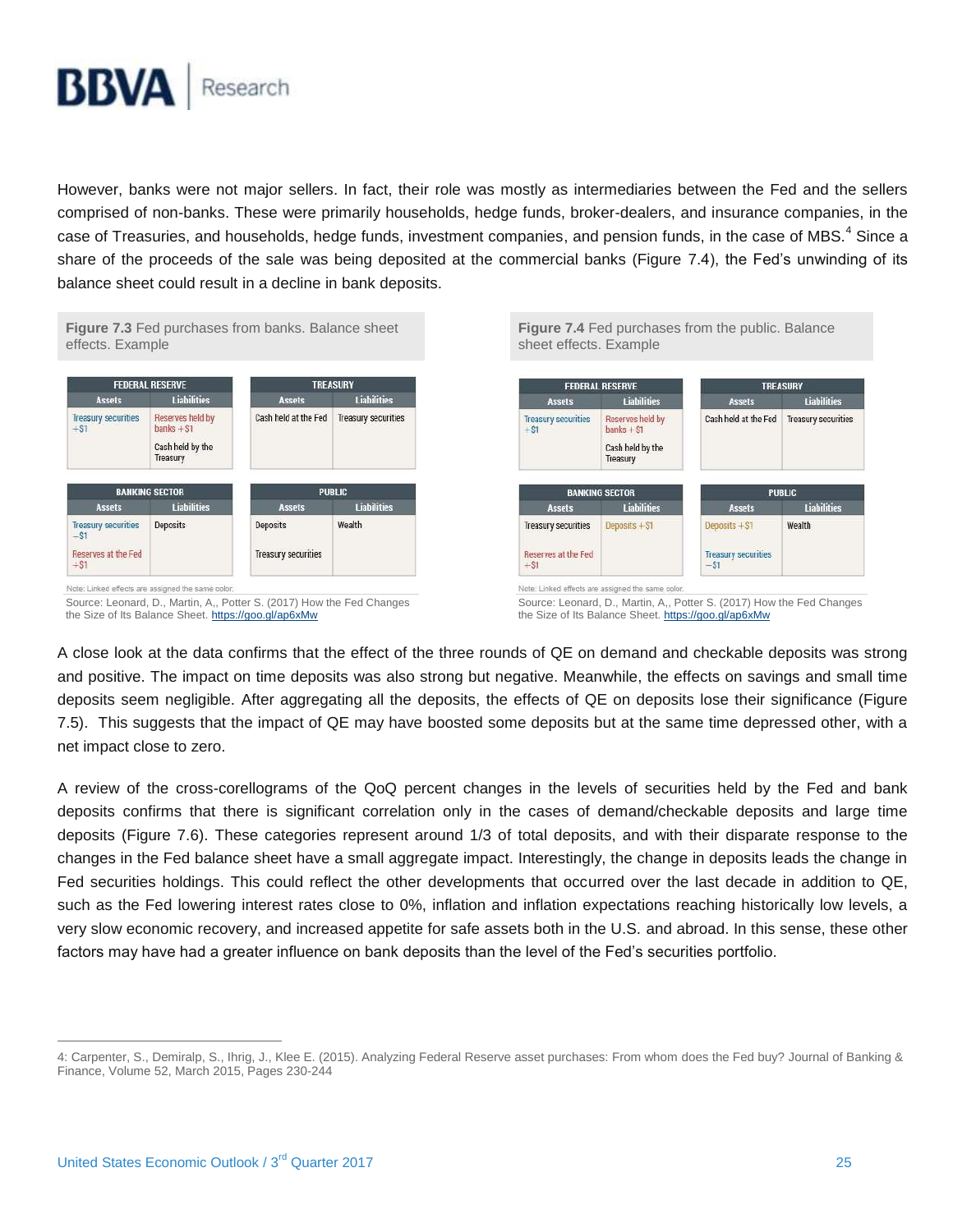Going forward, banks could become major buyers of Treasuries. The reason for this are the new regulations related to the liquidity coverage ratio and the amount of high-quality liquid assets. If the amount of reserves that banks hold edge down and these institutions want to maintain the same amount of safe assets, they will need to purchase Treasuries.



### Effects from Fed's balance sheet normalization on bank deposits

To further investigate the statistical importance and the strength of the relationship between the changes in the Fed's securities portfolio and bank deposits, we developed VAR models and performed linear regressions for demand and checkable, savings and small time, large time, as well as total deposits. The independent variables include Fed's security holdings, GDP, risk premiums and interest rates. Based on the VAR models, we also conducted Granger causality tests.

Our results suggest that first, the relationship between the changes in the Fed's security holdings and deposit growth rates are in most cases not significant when other macroeconomic variables are taken into consideration. Second, the changes in total deposits are mainly driven by macroeconomic factors such as economic growth and inflation. On the basis of these findings, we can conclude that the balance sheet normalization itself should not have significant, if any, direct effect on overall deposit growth, as long as the economy continues expanding and inflation remains positive. However, by type of deposits, we should expect banks' balance sheets to experience some substitution between demand/checkable and large time deposits.

Conditional on our baseline macroeconomic scenario and expectations for the Fed's balance sheet normalization, we expect commercial bank deposits to grow slightly below 5% in 2017 and between 5% and 6% per year in the 2018-2020 period.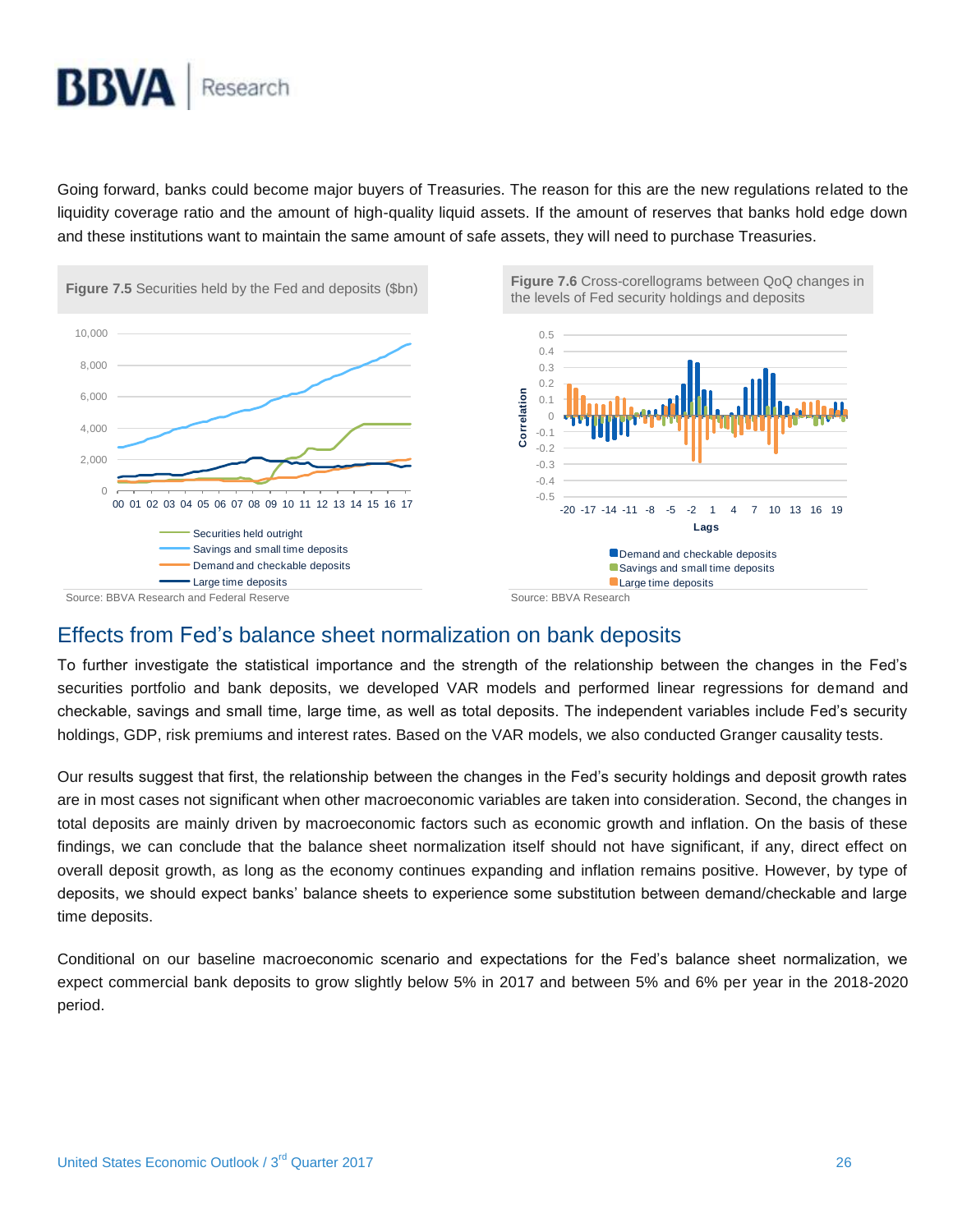### <span id="page-26-0"></span>**8. What happens to the yield curve when the system goes into reverse?**

In the diverging global monetary policy landscape, what is the expected shape of the U.S. yield curve? The pass-through of four Fed funds rate increases by the FOMC to short-term rates has been in line with past tightening cycles. The relationship between Treasury bill yields and other money market interest rates has on average remained stable with the exception of 2016, the period in which U.S. money market reform was implemented and during which spreads widened. The projected path of short term rates continues to reflect this steady relationship between short-term rates and the Fed funds rate with expectations of an increase in short term rates slightly ahead of each rate hike, and the three-month Treasury bill yield fluctuating near the lower end of the Fed funds target rate. Consistent with the documented research, retail interest rates are stickier and there is a lower Fed funds rate increase pass-through in this early stage of the monetary policy tightening cycle.<sup>5</sup>



 $\overline{a}$ 

Long-term yields are expected to rise only moderately in the medium term, supported by robust growth expectations, a tightening labor market, and upward pressure from term premium given the FOMC's indication to trigger balance sheet normalization. The ongoing downward pressure on long-term yields has been determined to be primarily driven by lower term premium. Indeed, the 2015-2017 term-premium curve is unprecedentedly low when compared to any previous Fed tightening cycle. The period is also significant due to the flattening of term premium across maturities. For example, in 2016 the average estimate of the 10-year Treasury term-premium was negative and on par with the 1-year to 7-year Treasuries' term premium.

<sup>5:</sup> Hannan and Berger (1991), Neumark and Sharpe (1992), Driscoll and Judson (2013), Craig and Dinger (2014), and Yankov (2014).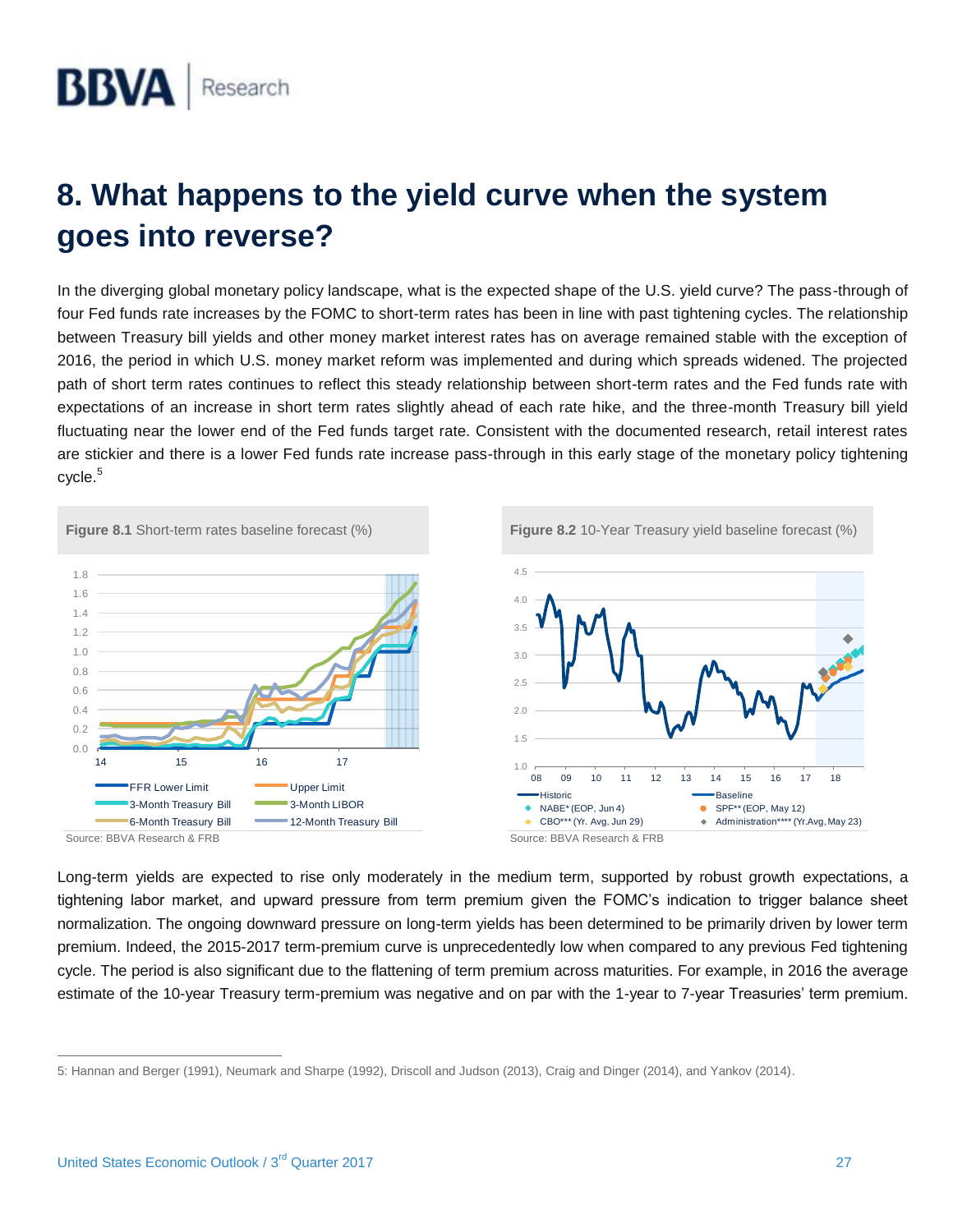Thus, the effect of the Fed's depleting balance sheet on long-term yields has been in the spotlight, specifically the effect of the reversal of the Large Scale Asset Purchases (LSAP) program on the term premium of long-term yields.



A series of empirical analyses on the effect of LSAP on long-term premiums has yielded a wide variety of outcomes for each Quantitative Easing program and for the Maturity Extension Program (MEP). While estimates vary, the Federal Reserve Board estimates suggest that the combined effect of LSAP on the 10-Year Treasury term premium is as high as 100 basis points.<sup>6</sup> The first asset purchases and the MEP have overall yielded the strongest negative effect on the 10-Year Treasury's term premium with the Board's estimates of 40 and 20 basis points respectively.<sup>7</sup>

The effect on the term premium of long term yields resulting from the ceasing of the FOMC reinvestments varies depending on the methodologies used and the type of term premium estimated.<sup>8</sup> The Board of Governors' estimate suggests a roughly 10 to 15 basis point increase in term premium for the first several years of balance sheet normalization.<sup>9</sup> Another study estimates only a 4.4 basis point increase in term premium for a \$190 billion decrease in balance sheet – equivalent to 1% of the U.S. GDP.<sup>10</sup> Overall, the size and swiftness of the increase in the long-term yields' term-premium is not expected to match the decline that had been attributed to the initiation of LSAP because the scale of expansion of the balance sheet was much larger than the scale of reduction and because, the reinvestment will be phased out gradually and in line with the FOMC published path. Additionally, the Fed balance sheet is expected to remain permanently larger than it was before the Great Recession due to higher demand for liquidity.

8: Durham (2014).

 $\overline{a}$ 

<sup>6:</sup> Bonis, Brian, Ihrig, and Wei (2017).

<sup>7:</sup> Ihrig, Klee, Li, Schulte, and Wei (2012).

<sup>9:</sup> Ihrig, Klee, Li, Schulte, and Wei (2012).

<sup>10:</sup> Davig and Smith (2017).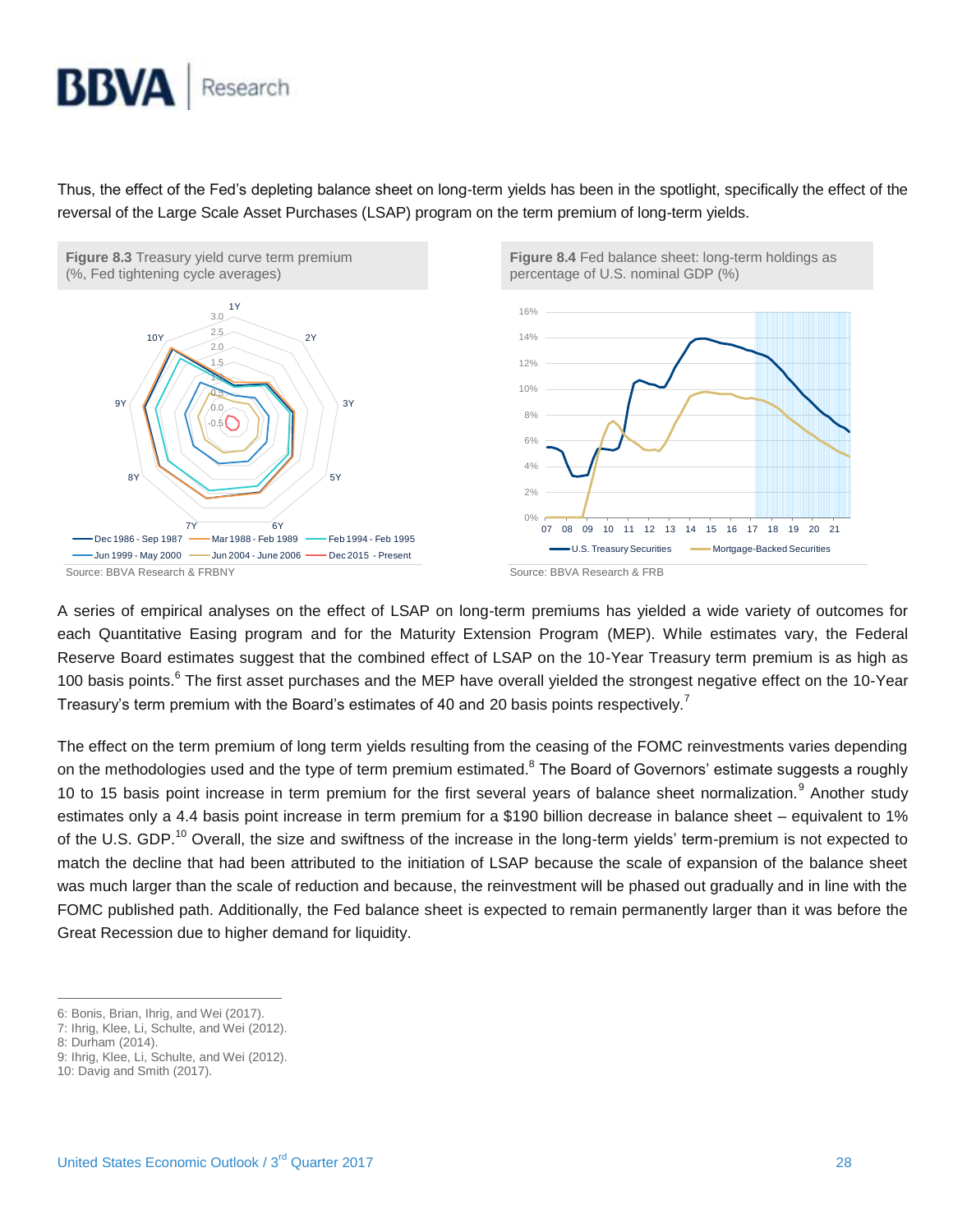

**Figure 8.5** QE1: 10-Year Treasury term premium cumulative change from the start of the program (bp, normalized to the announcement date=100)



\*Adrian, Crump, and Moench (2013) five-factor model Source: BBVA Research, FRBNY & FRB

**Figure 8.7** MEP: 10-Year Treasury term premium cumulative change from the start of the program (bp, normalized to the announcement date=100)



**Figure 8.6** QE2: 10-Year Treasury term premium cumulative change from the start of the program (bp, normalized to the announcement date=100)



<sup>\*</sup>Adrian, Crump, and Moench (2013) five-factor model Source: BBVA Research, FRBNY & FRB

**Figure 8.8** QE3: 10-Year Treasury term premium cumulative change from the start of the program



Source: BBVA Research, FRBNY & FRB

Moreover, downward pressure on term premium is expected to remain, since the Fed's large balance sheet and maturity composition are only part of the dynamics keeping term-premium low. Two years of negative term premium in the back-end of the curve have been a function of several additional factors highlighted below.

**Net flight-to-quality flows and the amplified role of duration risk as a global shock absorber**: Treasury Security net capital inflows and outflows dynamics have changed significantly since 2013, marking an increase in both the monthly volatility of net flows and in the volume of monthly flows, which is likely attributable to heightened volumes of safe haven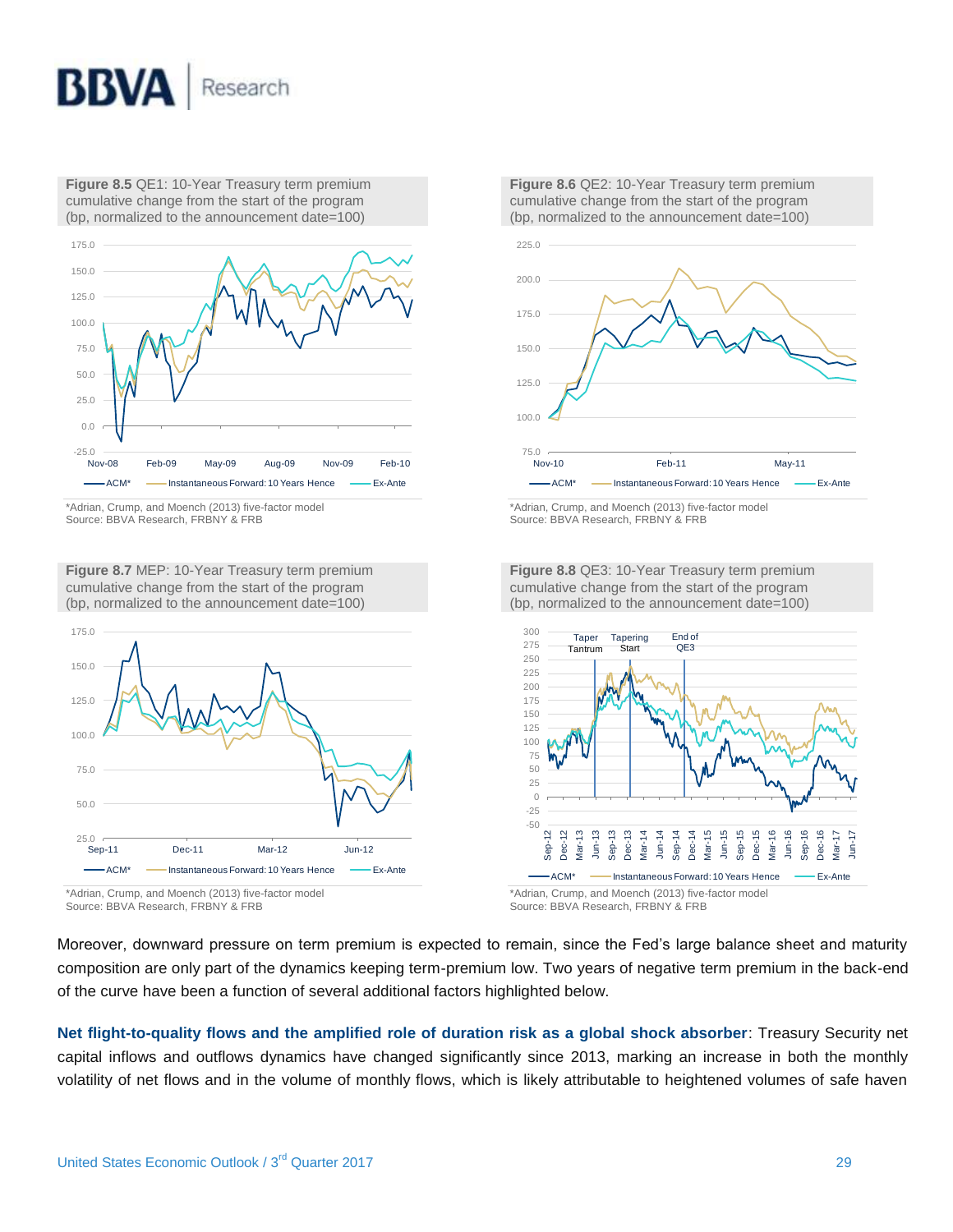

trades. The amplified role of duration risk as a global shock absorber has resulted in further downward pressure on term premium and flattened duration risk across maturities.

**Divergence in monetary policy stances**: As many central banks continue to embark on highly accommodative policies and hold downward pressure on global term premium, our estimates suggest that as much as 20% of the 10-Year Treasury yield term premium variation is attributable to the common term-premium of six developed countries – Germany, Japan, Australia, Canada, UK, and the U.S.



Under the baseline projections, the yield curve is expected to flatten due to upward pressure on short-term rates from projected Fed funds rate hikes while long-term yields will remain under downward pressure from low term-premium, a decline in inflation expectations, and from continued risk-off sentiment. Long-term yields have adjusted to reflect expectations of constancy and predictability of market fundamentals and reduced uncertainty around the path of monetary policy in light of explicit forward guidance. The volatility in long-term yields has remained contained.

However upside and downside risks to the baseline scenario can arise if the status quo perceived by markets is challenged. Upside risks can arise if expansionary fiscal policy materializes and/or a boost in domestic and global demand results in solid positive momentum for inflation expectations, which would cause yields to be projected on a steeper upward path. Further upside pressure on long-term yields can arise from loosening of the domestic supply of long-term treasuries if the effect of Fed balance sheet normalization on term premium and duration risk were to be higher than anticipated. Downside risks can arise due to maturity of the U.S economic cycle, the intensification of geopolitical risks and decline in global growth. In that economic environment, the sustained downward pressure would resume on both short-term and long-term rates.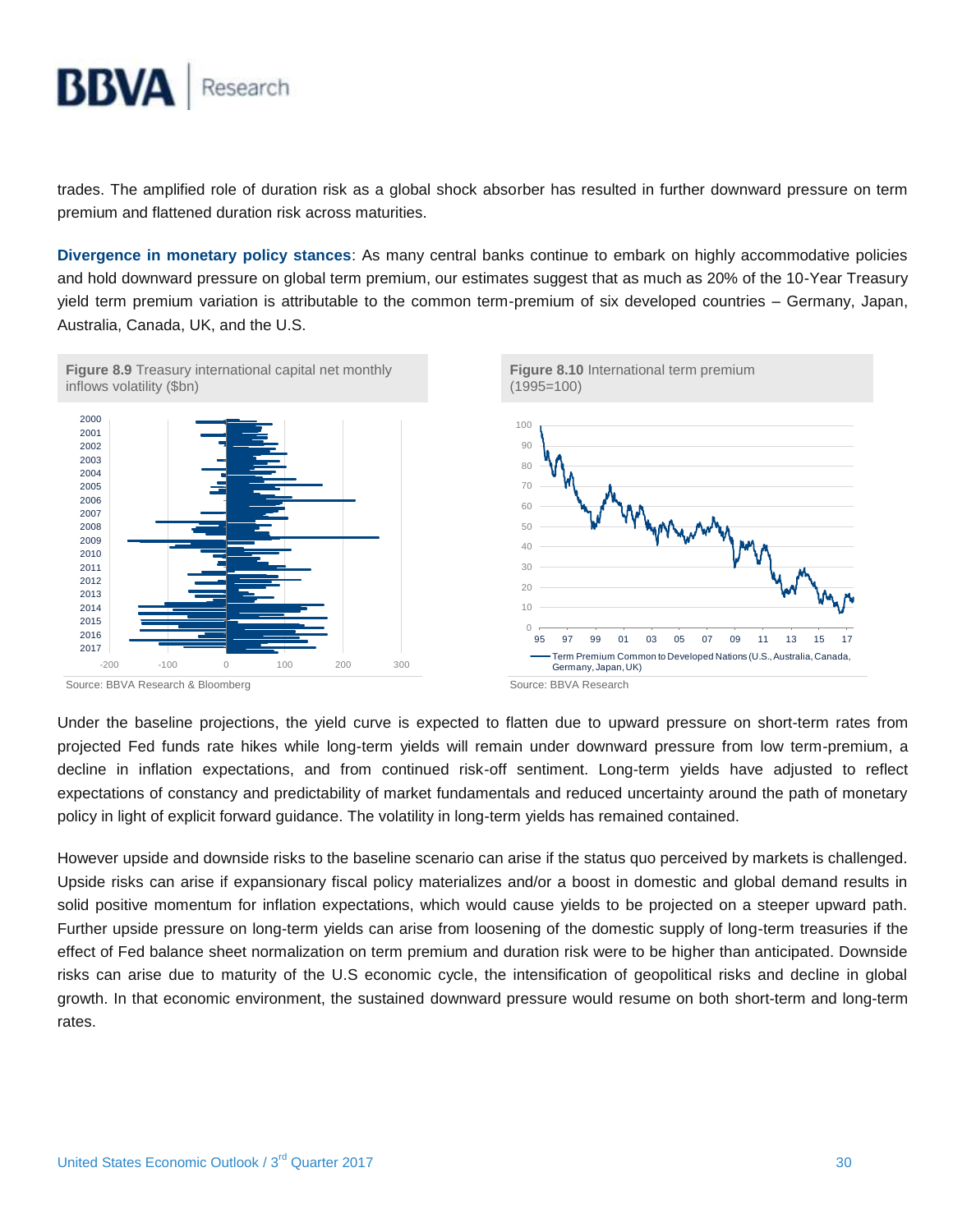

#### References:

Adrian, T., Crump, R. K., & Moench, E. (2013). Pricing the term structure with linear regressions. *Journal of Financial Economics*, 110(1), 110-138.

Bonis, Brian, Jane E. Ihrig, and Min Wei. (2017) The Effect of the Federal Reserve's Securities Holdings on Longer-term Interest Rates. No. 2017-04-20-1. Board of Governors of the Federal Reserve System (US).

Craig, B. R., & Dinger, V. (2014). The duration of bank retail interest rates. *International Journal of the Economics of Business*, 21(2), 191-207.

Davig, T., & Smith, A. L. (2017, May 10). Forecasting the Stance of Monetary Policy under Balance Sheet Adjustments. *The Macro Bulletin*, Macroeconomic Research from the Federal Reserve Bank of Kansas City.

Driscoll, J. C., & Judson, R. (2013). Sticky deposit rates. Financial and Economics Discussion Series 2013-80. Board of Governors of the Federal Reserve System.

Durham, J. B. (2013). More on US Treasury term premiums: spot and expected measures. Federal Reserve Bank of New York Staff Report No. 658

Hannan, T. H., & Berger, A. N. (1991). The rigidity of prices: Evidence from the banking industry. *The American Economic Review*, 81(4), 938-945.

Ihrig, J. E., Klee, E., Li, C., Schulte, B., & Wei, M. (2012). Expectations about the Federal Reserve's balance sheet and the term structure of interest rates. Working Paper: Board of Governors of the Federal Reserve System, Division of Monetary Affairs.

Neumark, D., & Sharpe, S. A. (1992). Market structure and the nature of price rigidity: evidence from the market for consumer deposits. *The Quarterly Journal of Economics*, 107(2), 657-680.

Yankov, V. (2014). In search of a risk-free asset. Financial and Economics Discussion Series 2014-108. Board of Governors of the Federal Reserve System.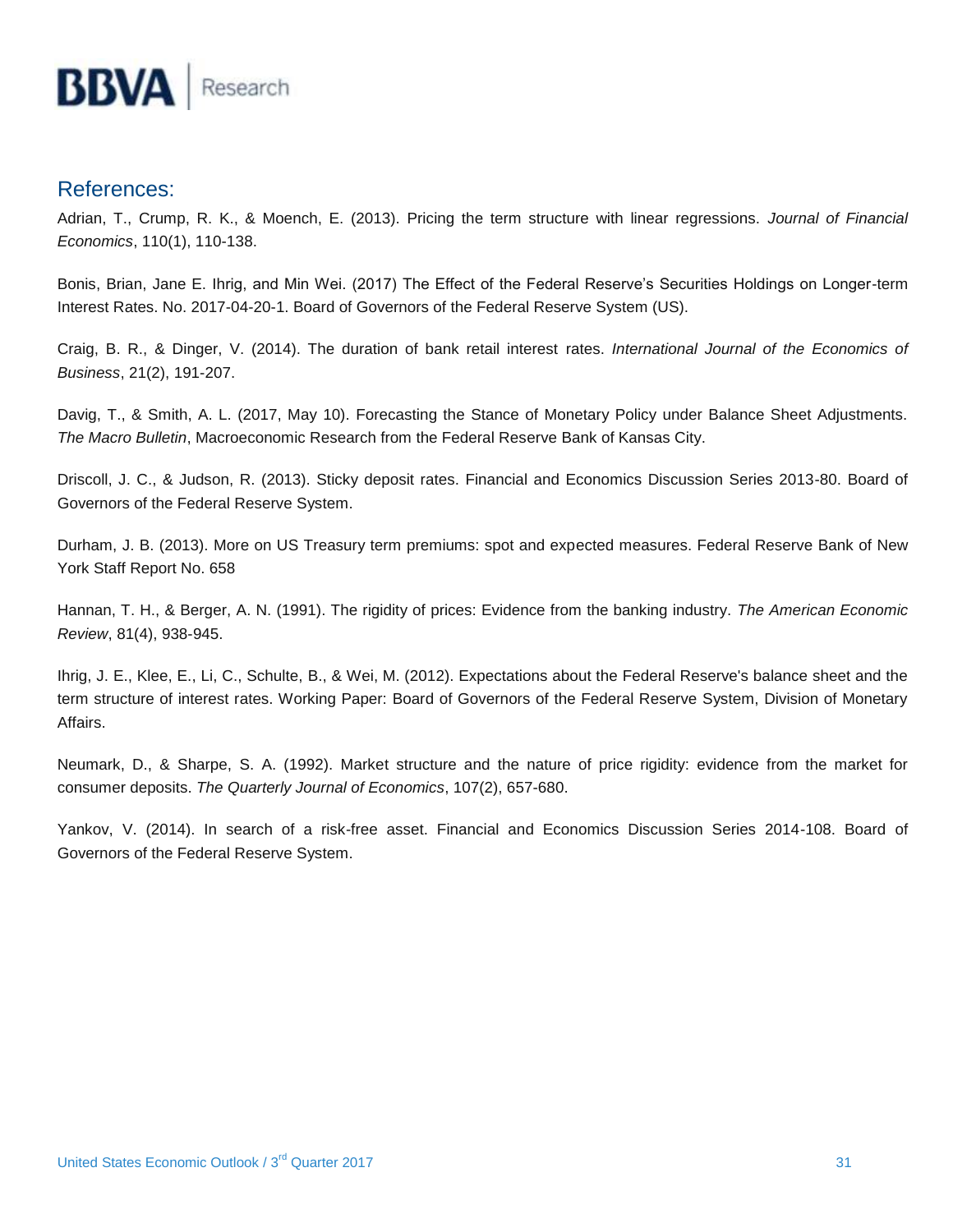### <span id="page-31-0"></span>**9. Forecasts**

**Table 9.1** U.S. Macro Forecasts

|                                  | 2011   | 2012   | 2013   | 2014   | 2015   | 2016   | 2017(f) | 2018 (f) | 2019 (f) | 2020(f) |
|----------------------------------|--------|--------|--------|--------|--------|--------|---------|----------|----------|---------|
| Real GDP (% SAAR)                | 1.6    | 2.2    | 1.7    | 2.4    | 2.6    | 1.6    | 2.1     | 2.2      | 2.1      | 2.0     |
| Real GDP (Contribution, pp)      |        |        |        |        |        |        |         |          |          |         |
| <b>PCE</b>                       | 1.5    | 1.0    | 1.0    | 1.9    | 2.2    | 1.9    | 1.5     | 1.3      | 1.3      | 1.3     |
| Gross Investment                 | 0.7    | 1.6    | 1.0    | 0.7    | 0.8    | $-0.3$ | 0.7     | 0.7      | 0.5      | 0.6     |
| Non Residential                  | 0.9    | 1.1    | 0.4    | 0.8    | 0.3    | $-0.1$ | 0.6     | 0.6      | 0.5      | 0.5     |
| Residential                      | 0.0    | 0.3    | 0.3    | 0.1    | 0.4    | 0.2    | 0.2     | 0.1      | 0.0      | 0.0     |
| Exports                          | 0.8    | 0.4    | 0.4    | 0.6    | 0.0    | 0.0    | 0.5     | 0.6      | 0.5      | 0.5     |
| <b>Imports</b>                   | $-0.8$ | $-0.4$ | $-0.2$ | $-0.7$ | $-0.7$ | $-0.2$ | $-0.7$  | $-0.6$   | $-0.6$   | $-0.6$  |
| Government                       | $-0.6$ | $-0.4$ | $-0.5$ | $-0.2$ | 0.3    | 0.1    | 0.0     | 0.2      | 0.2      | 0.3     |
| Unemployment Rate (%, average)   | 8.9    | 8.1    | 7.4    | 6.2    | 5.3    | 4.9    | 4.3     | 4.0      | 4.0      | 4.2     |
| Avg. Monthly Nonfarm Payroll (K) | 132    | 186    | 184    | 213    | 240    | 208    | 182     | 163      | 140      | 140     |
| CPI (YoY %)                      | 3.1    | 2.1    | 1.5    | 1.6    | 0.1    | 1.3    | 2.0     | 1.7      | 1.9      | 2.0     |
| Core CPI (YoY %)                 | 1.7    | 2.1    | 1.8    | 1.7    | 1.8    | 2.2    | 1.8     | 1.6      | 1.7      | 1.8     |
| Fiscal Balance (% GDP)           | $-8.4$ | $-6.7$ | $-4.1$ | $-2.8$ | $-2.4$ | $-3.2$ | $-2.7$  | $-2.4$   | $-2.9$   | $-3.2$  |
| Current Account (bop, % GDP)     | $-3.0$ | $-2.8$ | $-2.2$ | $-2.3$ | $-2.6$ | $-2.6$ | $-2.6$  | $-2.6$   | $-2.6$   | $-2.6$  |
| Fed Target Rate (%, eop)         | 0.25   | 0.25   | 0.25   | 0.25   | 0.50   | 0.75   | 1.50    | 2.00     | 2.50     | 2.75    |
| Core Logic National HPI (YoY %)  | $-2.9$ | 4.0    | 9.8    | 6.9    | 5.4    | 5.4    | 6.1     | 4.8      | 4.1      | 3.6     |
| 10-Yr Treasury (% Yield, eop)    | 1.98   | 1.72   | 2.90   | 2.21   | 2.24   | 2.49   | 2.48    | 2.73     | 3.26     | 3.37    |
| Brent Oil Prices (dpb, average)  | 111.3  | 111.7  | 108.5  | 99.0   | 52.6   | 44.8   | 51.7    | 56.3     | 59.6     | 59.6    |

(f): forecast

Source: BBVA Research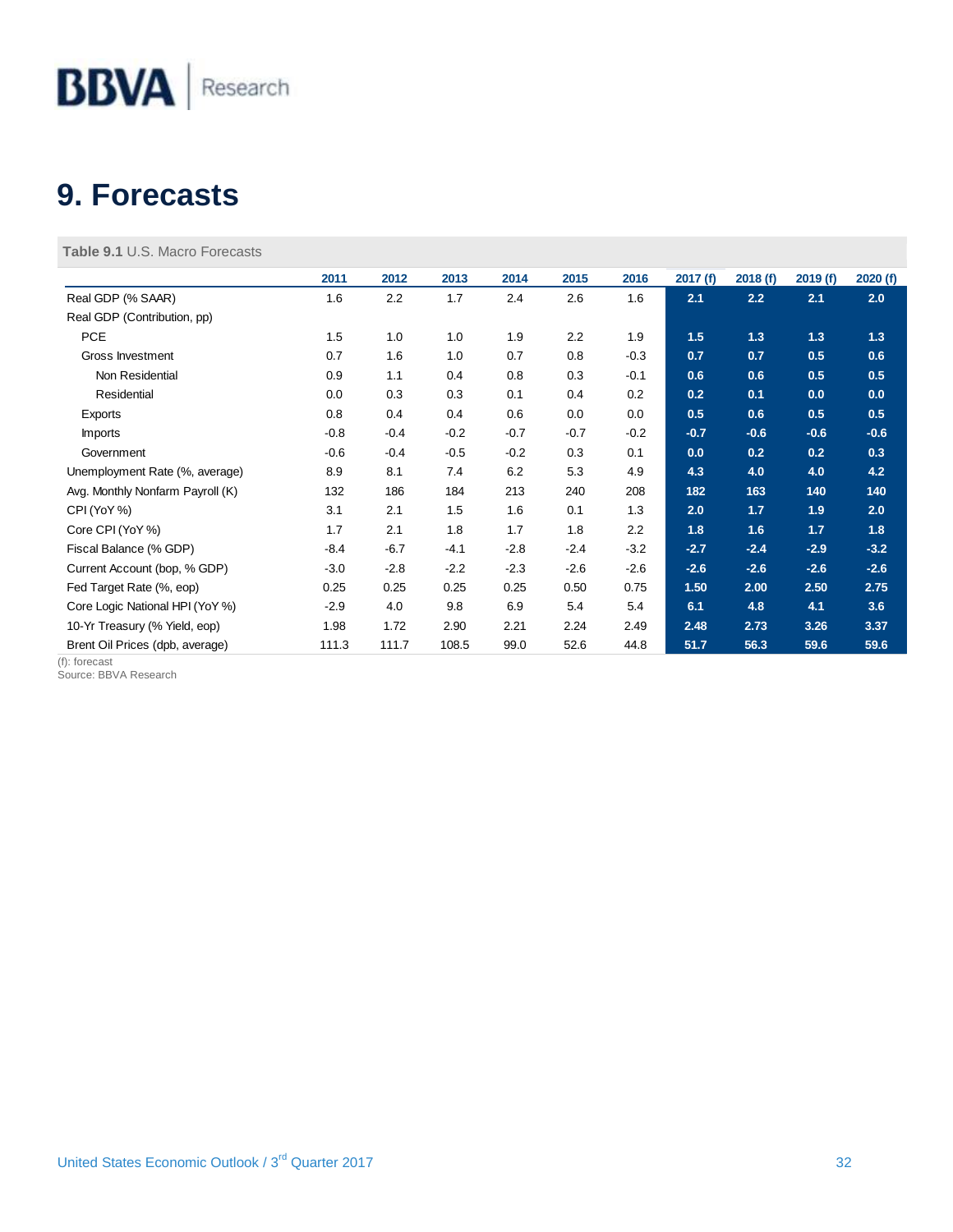#### **Table 9.2** U.S. State Real GDP Growth, %

|                 | 2013    | 2014   | 2015    | 2016    | 2017(f) | 2018(f) | 2019(f) |
|-----------------|---------|--------|---------|---------|---------|---------|---------|
| Alaska          | $-4.4$  | $-3.3$ | 0.6     | $-5.0$  | $-1.3$  | 0.3     | 0.5     |
| Alabama         | 0.9     | $-0.1$ | 1.1     | 1.3     | 1.1     | $1.2$   | $1.2$   |
| Arkansas        | 2.9     | 1.4    | 0.2     | 0.8     | 0.5     | $1.0$   | 0.8     |
| Arizona         | 0.5     | 1.8    | 1.4     | 2.1     | 1.7     | 1.6     | 1.5     |
| California      | 2.5     | 3.7    | 4.4     | 2.9     | 3.3     | 3.1     | 3.0     |
| Colorado        | 3.2     | 4.7    | 3.0     | 2.0     | 3.1     | 2.7     | 2.3     |
| Connecticut     | $-1.4$  | $-0.6$ | 2.2     | 1.0     | 1.2     | 0.7     | 0.6     |
| Delaware        | $-1.4$  | 5.3    | 2.2     | 0.3     | 2.7     | 3.3     | 3.0     |
| Florida         | 2.1     | 2.6    | 3.6     | 3.0     | 3.6     | 3.3     | 2.9     |
| Georgia         | 1.4     | 3.0    | 2.5     | 3.0     | 2.3     | 2.4     | 2.0     |
| Hawaii          | 1.1     | 0.6    | 2.3     | 2.1     | 1.3     | 1.3     | $1.2$   |
| lowa            | 0.5     | 3.1    | 2.2     | 0.9     | 1.6     | 1.7     | 2.0     |
| Idaho           | 2.9     | 2.4    | 2.2     | 1.8     | 2.5     | 2.1     | 1.9     |
| <b>Illinois</b> | $-0.3$  | 1.5    | $1.0\,$ | 0.9     | 1.1     | 1.8     | 1.6     |
| Indiana         | 2.4     | 2.0    | 0.8     | 1.5     | 2.3     | 2.1     | 1.9     |
| Kansas          | 0.2     | 1.4    | 2.2     | 0.2     | 1.1     | 1.1     | $1.2$   |
| Kentucky        | 0.9     | 0.4    | 1.1     | $1.3$   | 1.5     | 0.9     | 1.0     |
| Louisiana       | $-3.4$  | 1.7    | 0.5     | $-0.6$  | 0.3     | 1.7     | 1.1     |
| Massachusetts   | $-0.2$  | 1.7    | 3.7     | 2.0     | 2.5     | 2.1     | 2.1     |
| Maryland        | 0.2     | 1.1    | 2.1     | 1.3     | 1.7     | 1.3     | 1.3     |
| Maine           | $-0.6$  | 1.6    | 1.1     | 1.4     | 1.3     | 1.3     | 1.3     |
| Michigan        | 1.4     | 1.4    | 2.7     | 1.8     | 1.1     | 1.1     | $1.2$   |
| Minnesota       | 2.1     | 2.6    | 1.3     | 1.3     | 2.1     | 1.8     | 1.5     |
| Missouri        | 1.6     | 0.2    | 1.4     | 1.1     | $1.2$   | 1.3     | 1.1     |
| Mississippi     | 0.6     | $-1.2$ | 0.3     | 0.8     | 0.1     | 0.2     | 0.3     |
| Montana         | 0.7     | 2.8    | 2.1     | 0.2     | 1.7     | 1.9     | 1.8     |
| North Carolina  | 1.7     | 1.9    | 2.7     | 1.6     | 2.0     | 1.8     | 1.6     |
| North Dakota    | 2.4     | 7.3    | $-3.1$  | $-6.5$  | $-2.3$  | 4.1     | 4.1     |
| Nebraska        | 2.5     | 3.7    | 0.3     | 1.2     | 2.3     | 2.3     | 2.1     |
| New Hampshire   | 0.6     | 1.7    | 2.1     | 3.0     | 2.3     | 1.5     | 1.1     |
| New Jersey      | 1.4     | 0.1    | 1.6     | 1.2     | 1.3     | 1.0     | 1.0     |
| New Mexico      | $-1.0$  | 2.9    | 1.7     | $-0.5$  | $1.0$   | 1.1     | 1.0     |
| Nevada          | 0.5     | 1.3    | 3.5     | 2.4     | 3.9     | 3.4     | 3.1     |
| New York        | $-0.3$  | 1.8    | 1.2     | 0.8     | $1.2$   | 1.7     | 1.6     |
| Ohio            | 1.0     | 2.7    | 1.0     | 1.7     | 2.1     | 1.7     | 1.7     |
| Oklahoma        | 4.4     | 4.6    | 2.7     | $-2.3$  | 1.0     | 1.6     | 2.8     |
| Oregon          | $-2.0$  | 1.6    | 4.5     | 3.3     | 2.6     | 2.5     | 2.8     |
| Pennsylvania    | 1.6     | 1.9    | 2.6     | 1.1     | 1.7     | 1.5     | 1.6     |
| Rhode Island    | 0.4     | 0.8    | 1.1     | 1.2     | 2.1     | 0.8     | 0.6     |
| South Carolina  | 2.0     | 3.0    | 2.8     | 2.1     | 1.9     | 1.7     | 2.0     |
| South Dakota    | $1.1$   | 0.7    | 2.6     | $1.7\,$ | 2.4     | 2.1     | $2.2$   |
| Tennessee       | 1.6     | 1.6    | 3.1     | 2.0     | 2.1     | $2.4$   | 2.4     |
| Texas           | 5.1     | 3.7    | 4.5     | 0.4     | 4.3     | 3.8     | 4.2     |
| Utah            | 2.5     | 3.3    | 4.3     | 3.0     | 3.7     | 2.7     | 2.5     |
| Virginia        | 0.0     | 0.1    | 2.4     | 0.6     | 1.0     | $0.8\,$ | 0.7     |
| Vermont         | $-0.2$  | 0.3    | 0.9     | 0.8     | 1.3     | $1.1$   | 0.9     |
| Washington      | 2.4     | 2.8    | 2.9     | 3.7     | 2.4     | 3.0     | 2.9     |
| Wisconsin       | 1.3     | 1.4    | 1.3     | 1.1     | 2.1     | $2.0\,$ | 1.9     |
| West Virginia   | $0.5\,$ | 0.9    | 0.4     | $-0.9$  | 1.0     | 0.6     | 0.9     |
| Wyoming         | $1.0\,$ | 1.2    | $-0.3$  | $-3.6$  | 0.5     | $1.1$   | 1.5     |

(f): forecast

Source: BBVA Research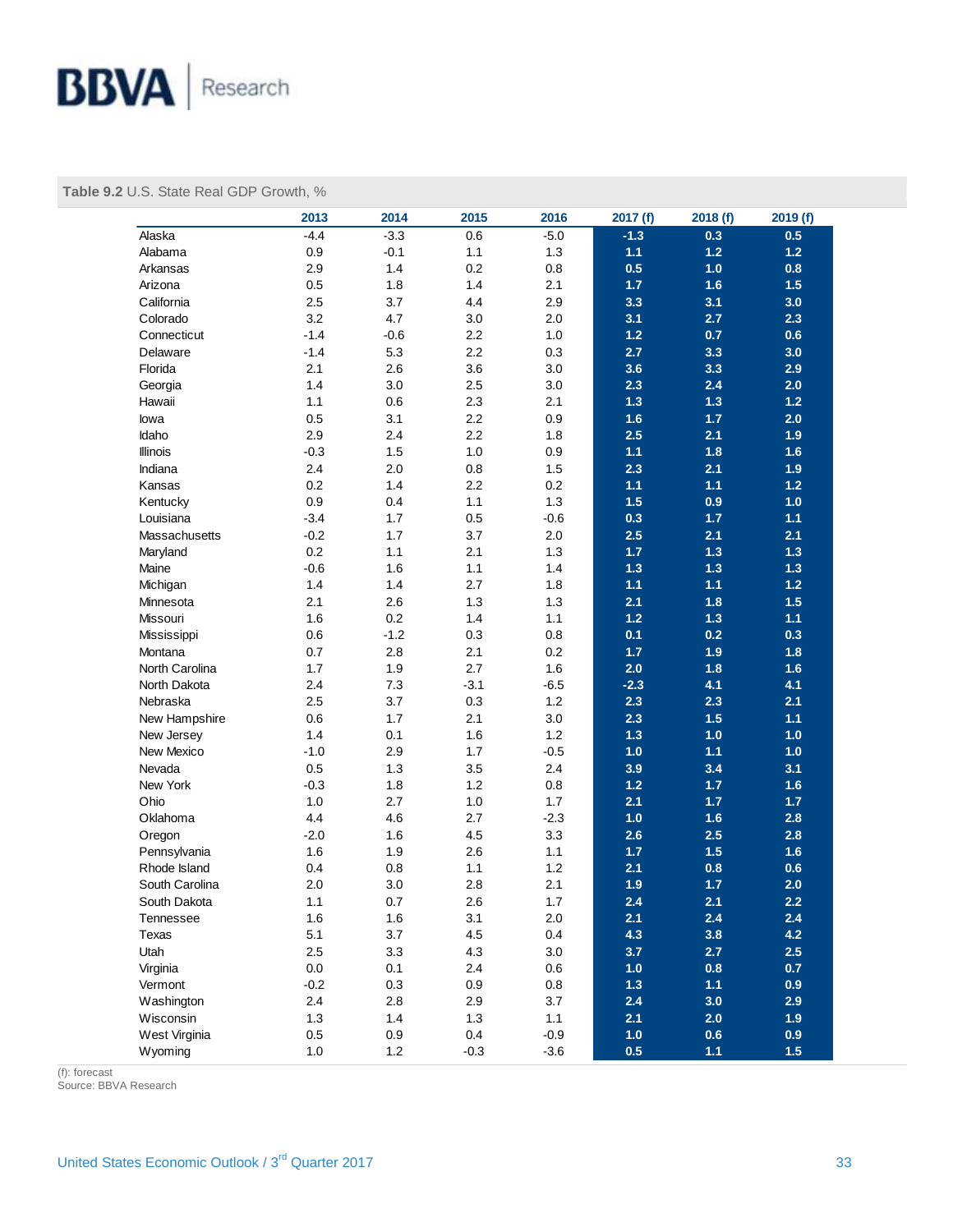#### **DISCLAIMER**

This document and the information, opinions, estimates and recommendations expressed herein, have been prepared by Banco Bilbao Vizcaya Argentaria, S.A. (hereinafter called "BBVA") to provide its customers with general information regarding the date of issue of the report and are subject to changes without prior notice. BBVA is not liable for giving notice of such changes or for updating the contents hereof.

This document and its contents do not constitute an offer, invitation or solicitation to purchase or subscribe to any securities or other instruments, or to undertake or divest investments. Neither shall this document nor its contents form the basis of any contract, commitment or decision of any kind.

**Investors who have access to this document should be aware that the securities, instruments or investments to which it refers may not be appropriate for them due to their specific investment goals, financial positions or risk profiles, as these have not been taken into account to prepare this report**. Therefore, investors should make their own investment decisions considering the said circumstances and obtaining such specialized advice as may be necessary. The contents of this document are based upon information available to the public that has been obtained from sources considered to be reliable. However, such information has not been independently verified by BBVA and therefore no warranty, either express or implicit, is given regarding its accuracy, integrity or correctness. BBVA accepts no liability of any type for any direct or indirect losses arising from the use of the document or its contents. Investors should note that the past performance of securities or instruments or the historical results of investments do not guarantee future performance.

**The market prices of securities or instruments or the results of investments could fluctuate against the interests of investors. Investors should be aware that they could even face a loss of their investment. Transactions in futures, options and securities or high-yield securities can involve high risks and are not appropriate for every investor. Indeed, in the case of some investments, the potential losses may exceed the amount of initial investment and, in such circumstances, investors may be required to pay more money to support those losses. Thus, before undertaking any transaction with these instruments, investors should be aware of their operation, as well as the rights, liabilities and risks implied by the same and the underlying stocks. Investors should also be aware that secondary markets for the said instruments may be limited or even not exist.**

BBVA or any of its affiliates, as well as their respective executives and employees, may have a position in any of the securities or instruments referred to, directly or indirectly, in this document, or in any other related thereto; they may trade for their own account or for third-party account in those securities, provide consulting or other services to the issuer of the aforementioned securities or instruments or to companies related thereto or to their shareholders, executives or employees, or may have interests or perform transactions in those securities or instruments or related investments before or after the publication of this report, to the extent permitted by the applicable law.

BBVA or any of its affiliates' salespeople, traders, and other professionals may provide oral or written market commentary or trading strategies to its clients that reflect opinions that are contrary to the opinions expressed herein. Furthermore, BBVA or any of its affiliates' proprietary trading and investing businesses may make investment decisions that are inconsistent with the recommendations expressed herein. No part of this document may be (i) copied, photocopied or duplicated by any other form or means (ii) redistributed or (iii) quoted, without the prior written consent of BBVA. No part of this report may be copied, conveyed, distributed or furnished to any person or entity in any country (or persons or entities in the same) in which its distribution is prohibited by law. Failure to comply with these restrictions may breach the laws of the relevant jurisdiction.

In the United Kingdom, this document is directed only at persons who (i) have professional experience in matters relating to investments falling within article 19(5) of the financial services and markets act 2000 (financial promotion) order 2005 (as amended, the "financial promotion order"), (ii) are persons falling within article 49(2) (a) to (d) ("high net worth companies, unincorporated associations, etc.") Of the financial promotion order, or (iii) are persons to whom an invitation or inducement to engage in investment activity (within the meaning of section 21 of the financial services and markets act 2000) may otherwise lawfully be communicated (all such persons together being referred to as "relevant persons"). This document is directed only at relevant persons and must not be acted on or relied on by persons who are not relevant persons. Any investment or investment activity to which this document relates is available only to relevant persons and will be engaged in only with relevant persons. The remuneration system concerning the analyst/s author/s of this report is based on multiple criteria, including the revenues obtained by BBVA and, indirectly, the results of BBVA Group in the fiscal year, which, in turn, include the results generated by the investment banking business; nevertheless, they do not receive any remuneration based on revenues from any specific transaction in investment banking.

BBVA is not a member of the FINRA and is not subject to the rules of disclosure affecting such members.

**"BBVA is subject to the BBVA Group Code of Conduct for Security Market Operations which, among other regulations, includes rules to prevent and avoid conflicts of interests with the ratings given, including information barriers. The BBVA Group Code of Conduct for Security Market Operations is available for reference at the following web site: www.bbva.com / Corporate Governance".**

**BBVA, S.A. is a bank supervised by the Bank of Spain and by Spain's Stock Exchange Commission (CNMV), registered with the Bank of Spain with number 0182.**